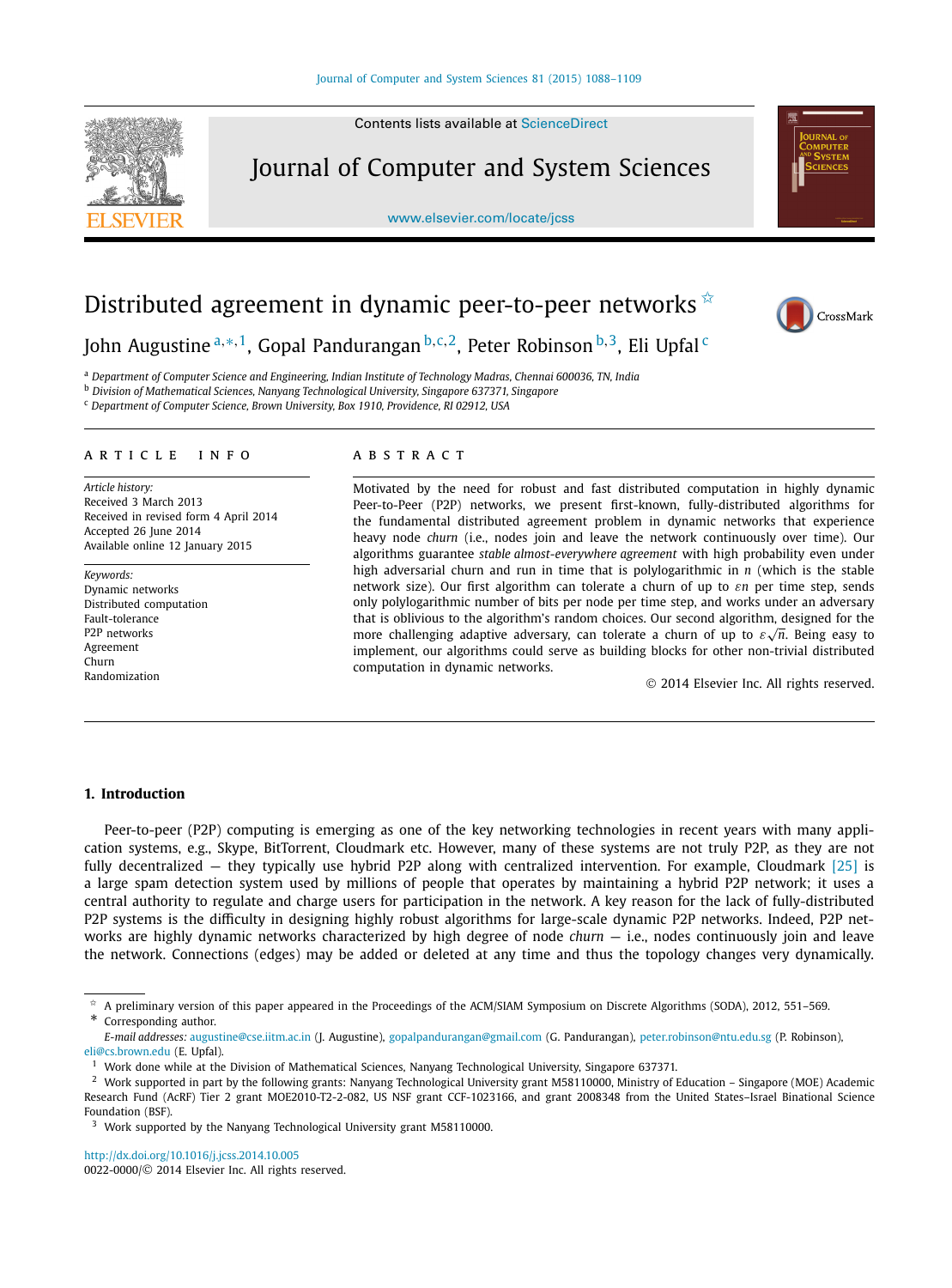In fact, measurement studies of real-world P2P networks [\[33,40,64,65\]](#page-21-0) show that the churn rate is quite high: nearly 50% of peers in real-world networks can be replaced within an hour. (However, despite a large churn rate, these studies also show that the total number of peers in the network is relatively *stable*.) We note that peer-to-peer algorithms have been proposed for a wide variety of computationally challenging tasks such as collaborative filtering [\[19\],](#page-20-0) spam detection [\[25\],](#page-21-0) data mining [\[28\],](#page-21-0) worm detection and suppression [\[55,67\],](#page-21-0) and privacy protection of archived data [\[38\].](#page-21-0) However, all algorithms proposed for these problems have no theoretical guarantees of being able to work in a network with a dynamically changing topology and a linear churn rate per round. This is a major bottleneck in implementation and wide-spread use of these algorithms.

In this paper, we take a step towards designing robust algorithms for large-scale dynamic peer-to-peer networks. In particular, we study the fundamental distributed agreement problem in P2P networks (the formal problem statement and model is given in Section [2\)](#page-4-0). An efficient solution to the agreement problem can be used as a building block for robust and efficient solutions to other problems as mentioned above. However, the distributed agreement problem in P2P networks is challenging since the goal is to guarantee *almost-everywhere* agreement, i.e., almost all nodes<sup>4</sup> should reach consensus, even under high churn rate. The churn rate can be as much as linear *per time step (round)*, i.e., up to a constant fraction of the stable network size can be replaced per time step. Indeed, until recently, almost all the works known in the literature (see e.g., [\[32,44–46,66\]\)](#page-21-0) have addressed the almost-everywhere agreement problem only in static (bounded-degree) networks and these approaches do not work for dynamic networks with changing topology. Such approaches fail in dynamic networks where both nodes *and* edges can change by a large amount in *every* round. For example, the work of Upfal [\[66\]](#page-21-0) showed how one can achieve almost-everywhere agreement under up to a *linear* number — up to *εn*, for a sufficiently small *ε >* 0 of Byzantine faults in a bounded-degree expander network (*n* is the network size). The algorithm required *O(*log*n)* rounds and polynomial (in *n*) number of messages; however, the local computation required by each processor is exponential. Furthermore, the algorithm requires knowledge of the global topology, since at the start, nodes need to have this information "hardcoded". The work of King et al.  $[47]$  is important in the context of P2P networks, as it was the first to study scalable (polylogarithmic communication and number of rounds) algorithms for distributed agreement (and leader election) that are tolerant to Byzantine faults. However, as pointed out by the authors, their algorithm works only for static networks; similar to Upfal's algorithm, the nodes require hardcoded information on the network topology to begin with and thus the algorithm does not work when the topology changes. In fact, this work  $[47]$  raises the open question of whether one can design agreement protocols that can work in highly dynamic networks with a large churn rate.

#### *1.1. Our main results*

Our first contribution is a rigorous theoretical framework for the design and analysis of algorithms for highly dynamic distributed systems with churn. We briefly describe the key ingredients of our model here. (Our model is described in detail in Section [2.](#page-4-0)) Essentially, we model a P2P network as a bounded-degree expander graph whose topology — both nodes and edges — can change arbitrarily from round to round and is controlled by an adversary. However, we assume that the total number of nodes in the network is stable. The number of node changes *per round* is called the *churn rate* or *churn limit*. We consider a churn rate of up to some *εn*, where *n* is the stable network size. Note that our model is quite general in the sense that we only assume that the topology is an expander at every step; no other special properties are assumed. Indeed, expanders have been used extensively to model dynamic P2P networks<sup>5</sup> in which the expander property is preserved under insertions and deletions of nodes (e.g., [\[52,59\]\)](#page-21-0). Since we do not make assumptions on how the topology is preserved, our model is applicable to all such expander-based networks. (We note that various prior works on dynamic network models make similar assumptions on preservation of topological properties — such as connectivity, expansion etc. — at every step under dynamic *edge* insertions/deletions — cf. Section [1.3.](#page-2-0) The issue of how such properties are preserved are abstracted away from the model, which allows one to focus on the dynamism. Indeed, this abstraction has been a feature of most dynamic models e.g., see the survey of [\[20\].](#page-20-0))

We study stable, almost-everywhere, agreement in our model. By "almost-everywhere", we mean that almost all nodes, except possibly  $βc(n)$  nodes (where  $c(n)$  is the order of the churn and  $β > 0$  is a suitably small constant – cf. Section [2\)](#page-4-0) should reach agreement on a common value. (This agreed value must be the input value of some node.) By "stable" we mean that the agreed value is preserved subsequently after the agreement is reached.

Our main contribution is the design and analysis of randomized distributed algorithms that guarantee stable almosteverywhere agreement with high probability (i.e., with probability  $1-1/n^{\gamma}$ , for an arbitrary fixed constant  $\gamma\geqslant 1$ ) even under high adversarial churn in a polylogarithmic number of rounds. Our algorithms also guarantee stability once agreement has been reached. In particular, we present the following results (the precise theorem statements are given in the respective sections below):

<sup>4</sup> In sparse, bounded-degree networks, an adversary can always isolate some number of non-faulty nodes, hence almost-everywhere is the best one can hope for in such networks [\[32\].](#page-21-0)

<sup>&</sup>lt;sup>5</sup> Expander graphs have been used extensively as candidates to solve the agreement and related problems in bounded degree graphs even in static settings (e.g., see [32,44-46,66]). Here we show that similar expansion properties are beneficial in the more challenging setting of dynamic networks.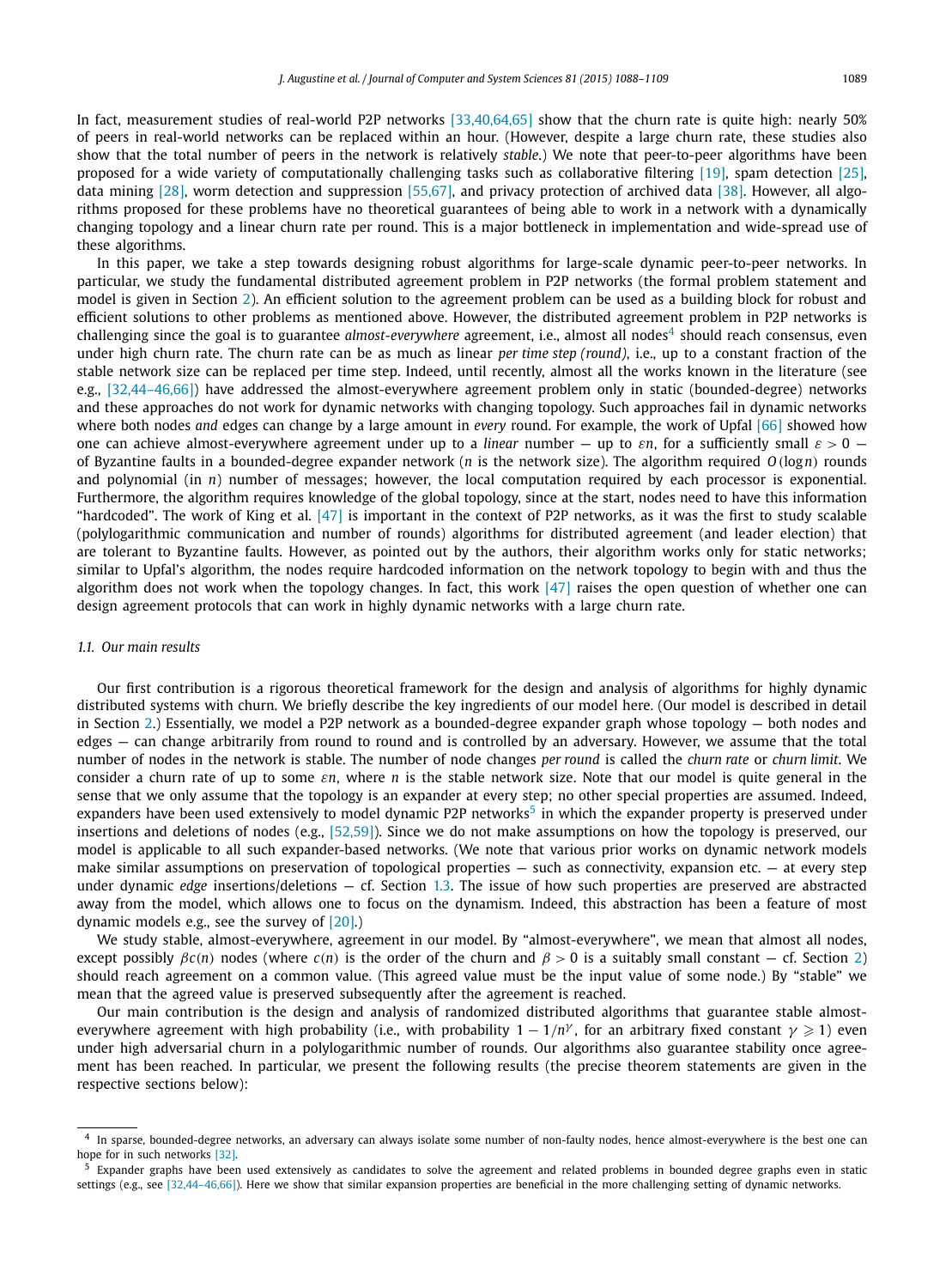- <span id="page-2-0"></span>1. (Cf. Section [4.](#page-12-0)) An  $O(\log^2 n)$ -round (*n* is the stable network size) randomized algorithm that achieves almost-everywhere agreement with high probability under up to *linear* churn *per round* (i.e., *εn*, for some small constant *ε >* 0), assuming that the churn is controlled by an oblivious adversary (that has complete knowledge of what nodes join and leave and at what time, but is oblivious to the random choices made by the algorithm). Our algorithm requires only polylogarithmic in *n* bits to be processed and sent (per round) by each node.
- 2. (Cf. Section [5.](#page-15-0)) An *O(*log*m* log<sup>3</sup> *n)*-round randomized algorithm that achieves almost-everywhere agreement with high (CI. Section 5.) An *O* (log*m* log *n*)-round randomized algorithm that achieves almost-everywhere agreement with high<br>probability under up to ε√π churn *per round*, for some small *ε* > 0, that works even under an adap also knows the past random choices made by the algorithm). Here *m* refers to the size of the domain of input values. This algorithm requires up to polynomial in *n* bits (and up to *O(*log*m)* bits) to be processed and sent (per round) by each node.
- 3. (Cf. Section [6.](#page-19-0)) We also show that no deterministic algorithm can guarantee almost-everywhere agreement (regardless of the number of rounds), even under constant churn rate.

To the best of our knowledge, our algorithms are the first-known, fully-distributed, agreement algorithms that work under highly dynamic settings. Our algorithms are localized (do not require any global topological knowledge), simple, and easy to implement. These algorithms can serve as building blocks for implementing other non-trivial distributed computing tasks in P2P networks.

#### *1.2. Technical contributions*

The main technical challenge that we have to overcome is designing and analyzing distributed algorithms in networks where both nodes and edges can change by a large amount. Indeed, when the churn rate is linear, i.e., say *εn* per round, in constant  $(1/\varepsilon)$  number of rounds the entire network can be renewed!

We derive techniques for information spreading (cf. Section [3\)](#page-6-0) for doing non-trivial distributed computation in such networks. The first technique that we use is flooding. We show that in an expander-based P2P network even under linear churn rate, it is possible to spread information by flooding if sufficiently many (a *β*-fraction of the order of the churn) nodes initiate the information spreading (cf. [Lemma 3.1\)](#page-7-0). In other words, even an adaptive adversary cannot "suppress" more than a small fraction of the values. The precise statements and proofs are in Section [3.](#page-6-0)

To analyze these flooding techniques we introduce the dynamic distance, which describes the effective distance between two nodes with respect to the causal influence. We define the notions of influence sets and dynamic distance (or flooding time) in dynamic networks with node churn. (Similar notions have been defined for dynamic graphs with a fixed set of nodes, e.g., [\[48,17\].](#page-21-0)) In (connected) networks where the nodes are fixed, the effective diameter (e.g., [\[48\]\)](#page-21-0) is always finite. In the highly dynamic setting considered here, however, the effective distance between two nodes might be infinite, thus we need a more refined definition for influence set and dynamic distance.

The second technique that we use is "support estimation" (cf. Section [3.4\)](#page-11-0). Support estimation is a randomized technique that allows us to estimate the aggregate count (or sum) of values of all or a subset of nodes in the network. Support estimation is done in conjunction with flooding and uses properties of the exponential distribution (similar to [\[26,56\]\)](#page-21-0). Support estimation allows us to estimate the aggregate value quite precisely with high probability even under linear churn. But this works only for an oblivious adversary; to get similar results for the adaptive case, we need to increase the amount of bits that can be processed and sent by a node in every round.

Apart from support estimation, we also use our flooding techniques in the agreement algorithm for the oblivious case (cf. [Algorithm 2\)](#page-13-0) to sway the decision one way or the other. For the adaptive case (cf. [Algorithm 3\)](#page-16-0), we use the variance property of a certain probability distribution to achieve the same effect with constant probability.

#### *1.3. Other related work*

#### *1.3.1. Distributed agreement*

The distributed agreement (or consensus) problem is important in a wide range of applications, such as database management, fault-tolerant analysis of aggregate data, and coordinated control of multiple agents or peers. There is a long line of research on various versions of the problem with many important results (see e.g.,  $[7,53]$  and the references therein). The relaxation of achieving agreement "almost everywhere" was introduced by [\[32\]](#page-21-0) in the context of fault-tolerance in networks of bounded degree where all but  $O(t)$  nodes achieve agreement despite  $t = O(\frac{n}{\log n})$  faults. This result was improved by [\[66\],](#page-21-0) which showed how to guarantee almost everywhere agreement in the presence of a linear fraction of faulty nodes. Both the works of [\[32,66\]](#page-21-0) crucially use expander graphs to show their results. We also refer to the related results of Berman and Garay on the butterfly network [\[18\].](#page-20-0)

#### *1.3.2. Byzantine agreement*

We note that Byzantine adversaries are quite different from the adversaries considered in this paper. A Byzantine adversary can have nodes behaving arbitrarily, but no new nodes are added (i.e., no churn), whereas in our case (an external) adversary controls the churn and topology of the network but *not* the behavior of the nodes. Despite this difference it is worthwhile to mention that there has been significant work in designing peer-to-peer networks that are provably robust to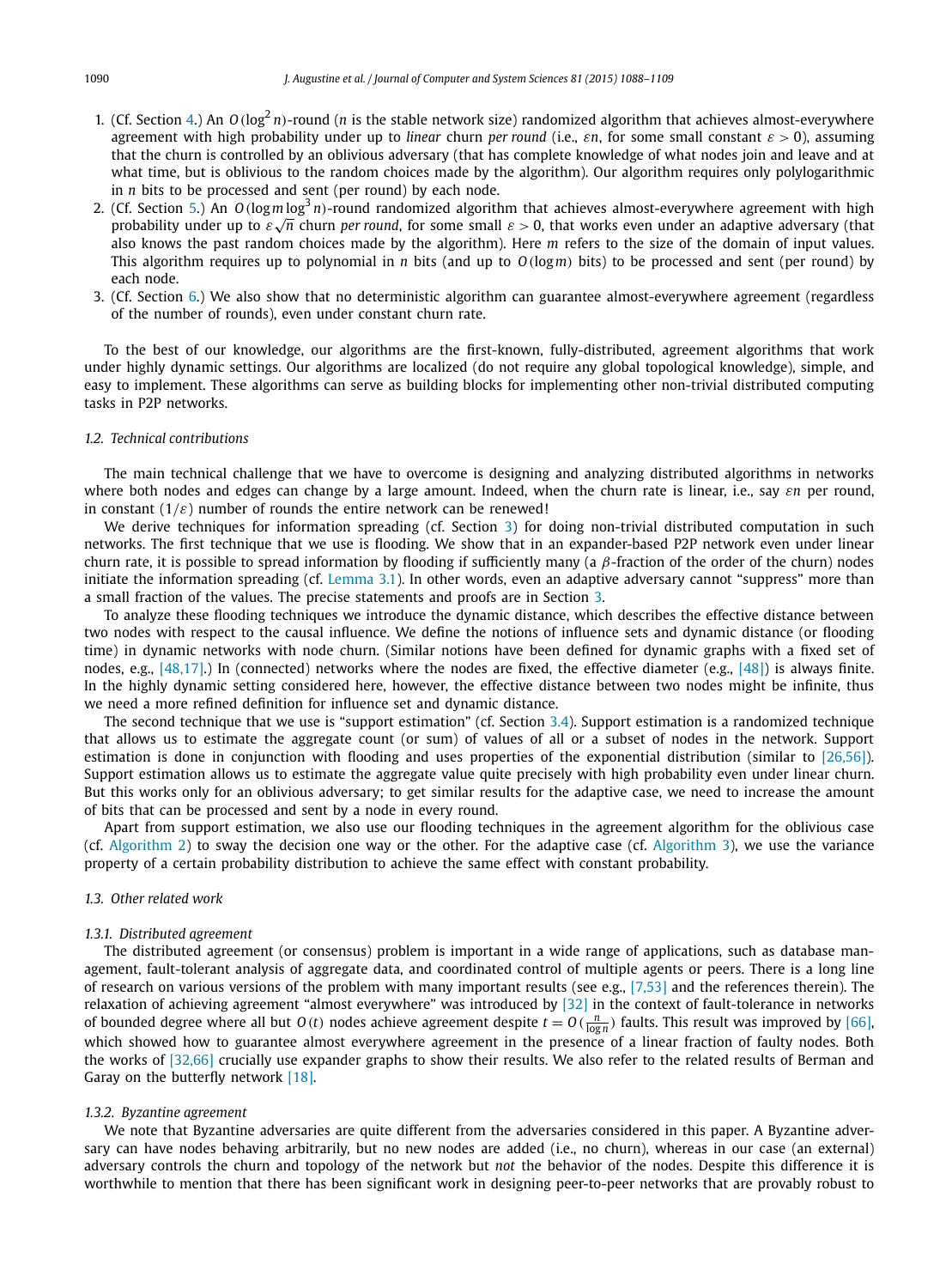a large number of Byzantine faults [\[35,42,57,62\].](#page-21-0) These focus only on robustly enabling storage and retrieval of data items. The problem of achieving almost-everywhere agreement among nodes in P2P networks (modeled as an expander graph) is considered by King et al. in  $[47]$  in the context of the leader election problem; essentially,  $[47]$  is a sparse (expander) network implementation of the full information protocol of [\[46\].](#page-21-0) More specifically, [\[47\]](#page-21-0) assumes that the adversary corrupts a constant fraction *b <* 1*/*3 of the processes that are under its control throughout the run of the algorithm. The protocol of  $[47]$  guarantees that with constant probability an uncorrupted leader will be elected and that a  $1 - O(\frac{1}{\log n})$  fraction of the uncorrupted processes know this leader. Again, we note that the failure assumption of  $[47]$  is quite different from the one we use: Even though we do not assume corrupted nodes, the adversary is free to subject different nodes to churn in every round. Also note that the algorithm of [\[47\]](#page-21-0) does not work for dynamic networks.

Other works on handling Byzantine nodes in the context of P2P networks include [\[62,12,34,36,14,21,68\].](#page-21-0)

Unlet works on nanuing byzantine nodes in the context or P2P networks include  $[02,12,54,56,14,21,08]$ .<br>In [\[8\],](#page-20-0) we have developed an almost-everywhere agreement algorithm that tolerates up to  $\tilde{O}(\sqrt{n})$  churn and  $\tilde{O$ churn per round, in a dynamic network model.

#### *1.3.3. Dynamic networks*

Dynamic networks have been studied extensively over the past three decades. Some of the early studies focused on dynamics that arise out of faults, i.e., when edges or nodes fail. A number of fault models, varying according to extent and nature (e.g., probabilistic vs. worst-case) and the resulting dynamic networks have been analyzed (e.g., see [\[7,53\]\)](#page-20-0). There have been several studies on models that constrain the rate at which changes occur, or assume that the net-work eventually stabilizes (e.g., see [\[1,31,37\]\)](#page-20-0). Some of the early work on general dynamic networks include [\[2,11\]](#page-20-0) which introduce general building blocks for communication protocols on dynamic networks. Another notable work is the local balancing approach of [\[10\]](#page-20-0) for solving routing and multicommodity flow problems on dynamic networks. Most of these papers develop algorithms that will work under the assumption that the network will eventually stabilize and stop changing.

Modeling general dynamic networks has gained renewed attention with the recent advent of heterogeneous networks composed out of ad hoc, and mobile devices. To address highly unpredictable network dynamics, stronger adversarial models have been studied by [\[9,27,58,50\]](#page-20-0) and others; see the recent survey of [\[20\]](#page-20-0) and the references therein. The works of [\[50,9,27\]](#page-21-0) study a model in which the communication graph can change completely from one round to another, with the only constraint being that the network is *connected at each round* [\(\[50\]](#page-21-0) and [\[27\]](#page-21-0) also consider a stronger model where the constraint is that the network should be an expander or should have some specific expansion in each round). The model has also been applied to agreement problems in dynamic networks; various versions of coordinated consensus (where all nodes must agree) have been considered in [\[50\].](#page-21-0) The recent work of [\[24\],](#page-21-0) studies the flooding time of *Markovian* evolving dynamic graphs, a special class of evolving graphs.

We note that the model of [\[49\]](#page-21-0) allows only edge changes from round to round while the nodes remain fixed. In this work, we introduce a dynamic network model where both nodes and edges can change by a large amount (up to a linear fraction of the network size). Therefore, the framework we introduce in Section [2](#page-4-0) is more general than the model of [\[49\],](#page-21-0) as it is additionally applicable to dynamic settings with node churn. The same is true for the notions of dynamic distance and influence set that we introduce in Section [3.1,](#page-6-0) since in our model the dynamic distance is not necessarily finite. In fact, according to [\[48\],](#page-21-0) coping with churn is one of the important open problems in the context of dynamic networks. Our paper takes a step in this direction.

An important aspect of our algorithms is that they will work and terminate correctly even when the network keeps continually changing. We note that there has been considerable prior work in dynamic P2P networks (see [\[59\]](#page-21-0) and the references therein) but these do not assume that the network keeps continually changing over time.

Due to the mobility of nodes, mobile ad-hoc networks can also be considered as dynamic networks. The focus of [\[58\]](#page-21-0) are the minimal requirements that are necessary to correctly perform flooding and routing in highly dynamic networks where edges can change but the set of nodes remains the same. In the context of agreement problems, electing a leader among mobile nodes that may join or leave the network at any time is the focus of  $[23]$ . To make leader election solvable in this model, Chung et al. introduce the notion of *D*-connectedness, which ensures information propagation among all nodes that remain long enough in the network. Note that, in contrast to our model, this assumption prohibits the adversary from permanently isolating parts of the network. The recent work of [\[41\]](#page-21-0) presents information spreading algorithms on dynamic networks based on network coding [\[3\].](#page-20-0)

#### *1.3.4. Fault-tolerance*

In most work on fault-tolerant agreement problems the adversary a priori commits to a fixed set of faulty nodes. In contrast, [\[30\]](#page-21-0) considers an adversary that can corrupt the state of some (possibly changing) set of *O(* <sup>√</sup>*n)* nodes in every round. The median rule of [\[30\]](#page-21-0) provides an elegant way to ensure that most nodes stabilize on a common output value within *O(*log*n)* rounds, assuming a complete communication graph. The median rule, however, only guarantees that this agreement lasts for some polynomial number of rounds, whereas we are able to retain agreement ad infinitum.

Expander graphs and spectral properties have already been applied extensively to improve the network design and fault-tolerance in distributed computing (cf. [\[66,32,16\]\)](#page-21-0). Law and Siu [\[52\]](#page-21-0) provide a distributed algorithm for maintaining an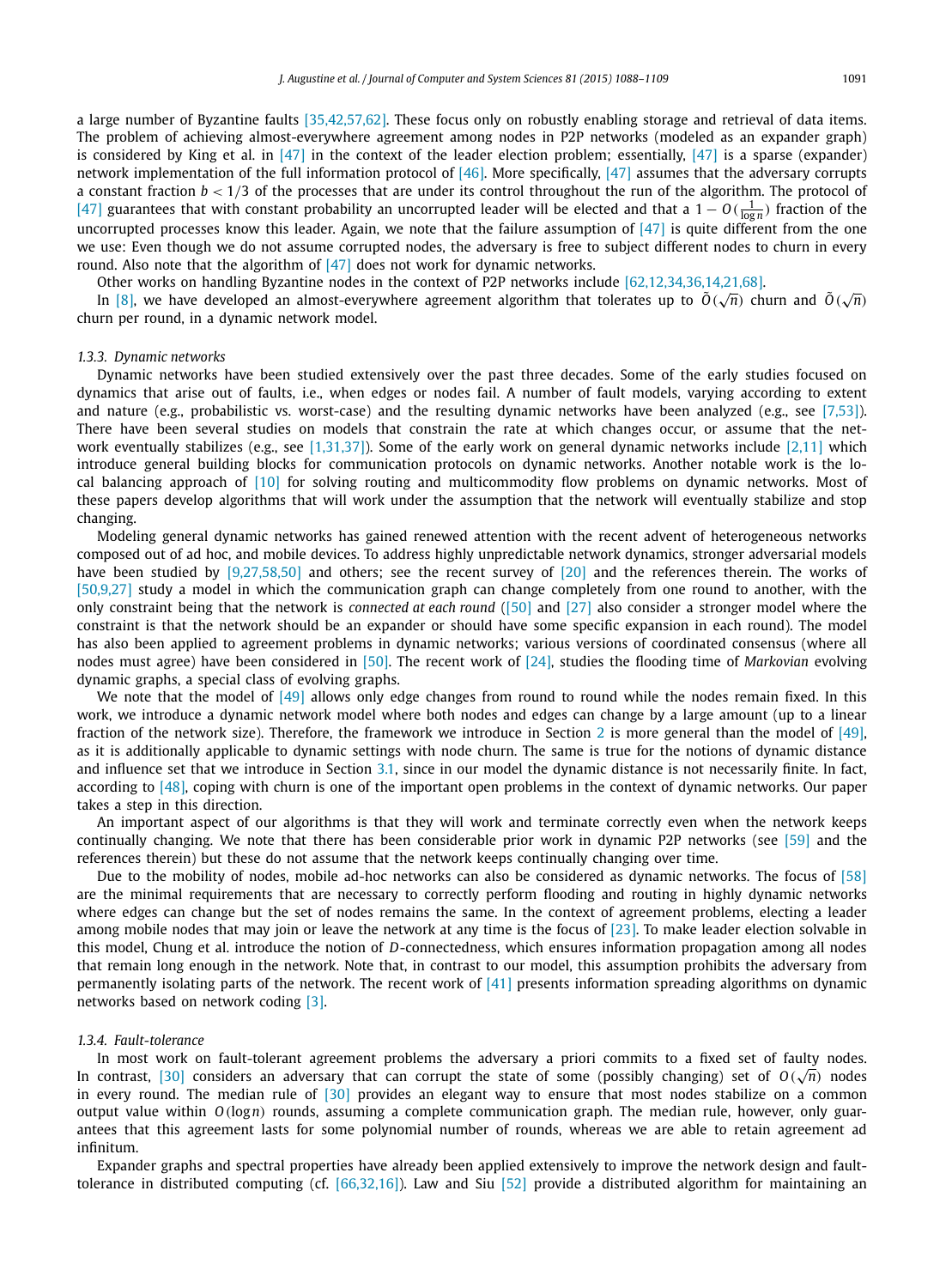<span id="page-4-0"></span>expander in the presence of churn with high probability by using Hamiltonian cycles. In  $[61]$  it is shown how to maintain the expansion property of a network in the self-healing model where the adversary can delete/insert a new node in every step. In the same model, [\[60\]](#page-21-0) present a protocol that maintains constant node degrees and constant expansion (both with probability 1) against an adaptive adversary, while requiring only logarithmic (in the network size) messages, time, and topology changes per deletion/insertion. In [\[6\],](#page-20-0) it is shown that a SKIP graph (cf. [\[5\]\)](#page-20-0) contains a constant degree expander as a subgraph with high probability. Moreover, it requires only constant overhead for a node to identify its incident edges that are part of this expander. Later on,  $[43]$  presented a self-stabilizing algorithm that converges from any weakly connected graph to a SKIP graph in time polylogarithmic in the network size, which yields a protocol that constructs an expander with high probability. In [\[13\]](#page-20-0) the authors introduce the hyperring, which is a search data structure supporting insertions and deletions, while being able to handle concurrent requests with low congestion and dilation, while guaranteeing *O(*1*/* log*n)* expansion and *O(*log*n)* node degree. The *k*-Flipper algorithm of [\[54\]](#page-21-0) transforms any undirected graph into an expander (with high probability) by iteratively performing flips on the end-vertices of paths of length  $k + 2$ . Based on this protocol, the authors describe how to design a protocol that supports deletions and insertions of nodes. Note that, however, the expansion in  $[54]$  is only guaranteed with high probability however, assuming that the node degree is *Ω(*log*n)*.

Information spreading in distributed networks is the focus of [\[22\]](#page-20-0) where it is shown that this problem requires *O(*log*n)* rounds in graphs with a certain conductance in the push/pull model where a node can communicate with a randomly chosen neighbor in every round.

Aspnes et al. [\[4\]](#page-20-0) consider information spreading via expander graphs against an adversary, which is related to the flood-ing techniques we derive in Section [3.](#page-6-0) More specifically, in  $[4]$  there are two opposing parties "the alert" and "the worm" (controlled by the adversary) that both try to gain control of the network. In every round each alerted node can alert a constant number of its neighbors, whereas each of the worm nodes can infect a constant number of non-alerted nodes in the network. In [\[4\],](#page-20-0) Aspnes et al. show that there is a simple strategy to prevent all but a small fraction of nodes from becoming infected and, in case that the network has poor expansion, the worm will infect almost all nodes.

The work of [\[16\]](#page-20-0) shows that, given a network that is initially an expander and assuming some linear fraction of faults, the remaining network will still contain a large component with good expansion. These results are not directly applicable to dynamic networks with large amount of churn like the ones we are considering, as the topology might be changing and linear churn per round essentially corresponds to *O(n* log*n)* total churn after *Θ(*log*n)* rounds — the minimum amount of time necessary to solve any non-trivial task in our model.

In the context of maintaining properties in P2P networks, Kuhn et al. consider in [\[51\]](#page-21-0) that up to *O(*log*n)* nodes can crash or join per constant number of time steps. Despite this amount of churn, it is shown in [\[51\]](#page-21-0) how to maintain a low peer degree and bounded network diameter in P2P systems by using the hypercube and pancake topologies. Scheideler and Schmid show in  $[63]$  how to maintain a distributed heap that allows join and leave operations and, in addition, is resistant to Sybil attacks. A robust distributed implementation of a distributed hash table (DHT) in a P2P network is given by [\[15\],](#page-20-0) which can withstand two important kind of attacks: adaptive join-leave attacks and adaptive insert/lookup attacks by up to *εn* adversarial peers. Note that, however, that collisions are likely to occur once the number of attacks becomes *Ω(*√*n)*.

#### **2. Model and problem statement**

We are interested in establishing stable agreement in a dynamic peer-to-peer network in which the nodes and the edges change over time. The computation is structured into synchronous rounds, i.e., we assume that nodes run at the same processing speed and any message that is sent by some node  $u$  to its (current) neighbors in some round  $r \geqslant 1$ will be received by the end of *r*. To ensure scalability, we restrict the number of bits sent per round by each node to be polylogarithmic in the size of the input value domain (cf. Section [2.1\)](#page-5-0). For dealing with the much more powerful adaptive adversary, we relax this requirement in Sections [3.5](#page-12-0) and [5.](#page-15-0) We model dynamism in the network as a family of undirected graphs *(G<sup>r</sup>)<sup>r</sup>*-0. At the beginning of each round *<sup>r</sup>* we start with the network topology *<sup>G</sup>r*<sup>−</sup>1. Then, the adversary gets to change the network from  $G^{r-1}$  to  $G^r$  (in accordance to rules outlined below). As is typical, an edge  $(u, v) \in E^r$  indicates that *u* and *v* can communicate in round *r* by passing messages. For the sake of readability, we use  $V^{[r,r+t]}$  as a shorthand for  $\bigcap_{i=r}^{r+t}V^i$ . Each node u has a unique identifier and is *churned in* at some round  $r_i$  and *churned out* at some  $r_0 > r_i$ . More precisely, for each node u, there is a maximal range  $[r_i, r_0 - 1]$  such that  $u \in V^{[r_i, r_0 - 1]}$  and for every  $r \notin [r_i, r_0 - 1]$ ,  $u \notin V^r$ . Any information about the network at large is only learned through the messages that *u* receives. It has no a priori knowledge about who its neighbors will be in the future. Neither does *u* know when (or whether) it will be churned out. Note that we do not assume that nodes have access to perfect clocks, but we show (cf. Section [3.3\)](#page-10-0) how the nodes can synchronize their clocks.

We make the following assumptions about the kind of changes that our dynamic network can encounter:

**Stable network size:** For all  $r$ ,  $|V^r| = n$ , where *n* is a suitably large positive integer. This assumption simplifies our analysis. Our algorithms will work correctly as long as the number of nodes is reasonably stable (say, between *n* − *κn* and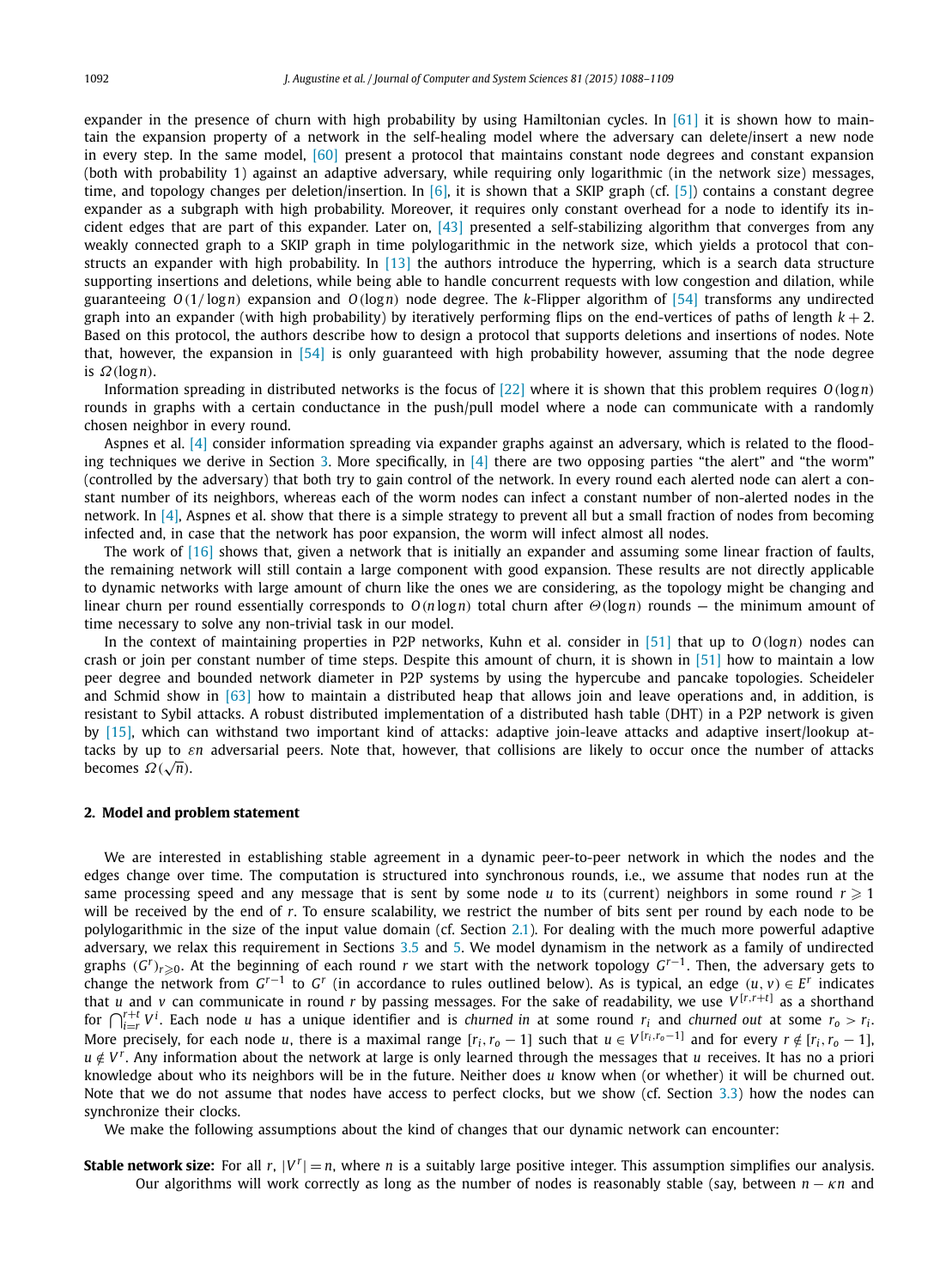<span id="page-5-0"></span>*n* + *κn* for some suitably small constant *κ*). Also, we assume that *n* (or a constant factor estimate of *n*) is common knowledge among the nodes in the network. $6$ 

**Churn:** For each  $r > 1$ ,

$$
|V^r \setminus V^{r-1}| = |V^{r-1} \setminus V^r| \leq \mathcal{L} = \varepsilon c(n),
$$

where L is the *churn* limit, which is some fixed  $\varepsilon > 0$  fraction of the *order* of the *churn*  $c(n)$ ; the equality in the above equation ensures that the network size remains stable. Our work is aimed at high levels of churn up to a churn limit  $\mathcal L$  that is linear in *n*, i.e.,  $c(n) = n$ .

**Bounded degree expanders:** The sequence of graphs *(G<sup>r</sup>)<sup>r</sup>*-<sup>0</sup> is an expander family with a vertex expansion of at least *α*, which is a fixed positive constant.<sup>7</sup> In other words, the adversary must ensure that for every  $G<sup>r</sup>$  and every  $S \subset V<sup>r</sup>$ such that  $|S| \le n/2$ , the number of nodes in  $V^r \setminus S$  with a neighbor in *S* is at least  $\alpha |S|$ . Note that we do not explicitly consider the costs (communication and computation) of maintaining an expander under churn. Instead, we assume that the duration of each time step in our model are normalized to be large enough to encompass an expander maintenance protocol such as [\[52,60\].](#page-21-0)

A run of a distributed algorithm consists of an infinite number of rounds. We assume that the following events occur (in order) in every round *r*:

- 1. A set of at most <sup>L</sup> nodes are churned in and another set of <sup>L</sup> nodes are churned out. The edges of *<sup>G</sup>r*−<sup>1</sup> may be changed as well, but *G<sup>r</sup>* has to have a vertex expansion of at least *α*. These changes are under the control of the adversary.
- 2. The nodes broadcast messages to their (current) neighbors.
- 3. Nodes receive messages broadcast by their neighbors.
- 4. Nodes perform computation that can change their state and determine which messages to send in round *r* + 1.

**Bounds on parameters:** Recall that the churn limit  $\mathcal{L} = \varepsilon c(n)$ , where  $\varepsilon > 0$  is a constant and  $c(n)$  is the churn order. When  $c(n) = n$ , *ε* is the fraction of the nodes churned out/in and therefore we require *ε* to be less than 1 and must adhere to Eq. (2.1). Moreover, we require the bound *β* <  $\frac{1}{12}$  regarding the right hand side of (2.1). However, when *c*(*n*) ∈ *o*(*n*), *ε* can exceed 1. In the remainder of this paper, we consider *β* to be a small constant independent of *n*, such that

$$
\frac{\varepsilon(1+\alpha)}{\alpha} < \beta. \tag{2.1}
$$

It will become apparent in Section  $3$  that  $(2.1)$  presents a sufficient condition for preventing the adversary from containing the information propagated by a set of  $\beta c(n)$  nodes, and that the *churn expansion ratio*  $\frac{\varepsilon(1+\alpha)}{\alpha}$  presents a sufficient condition for information propagation in our model (cf. [Lemma 3.1\)](#page-7-0). Finally, we assume that *n* is suitably large (cf. Eqs. [\(4.7\)](#page-12-0) and [\(5.8\)\)](#page-15-0).

#### *2.1. Stable agreement*

We now define the ALMOST EVERYWHERE STABLE AGREEMENT problem (or just the STABLE AGREEMENT problem for brevity). Each node  $v \in V^0$  has an associated input value from some value domain of size *m*; subsequent new nodes come with value <sup>⊥</sup>. Let <sup>V</sup> be the set of all input values associated with nodes in *<sup>V</sup>* <sup>0</sup> at the start of round 1. Every node *<sup>u</sup>* is equipped with a special decision variable *decisionu* (initialized to ⊥) that can be written at most once. We say that a node *u decides on* val when *u* assigns val to its *decisionu*. Note that this decision is irrevocable, i.e., every node can decide at most once in a run of an algorithm. As long as *decisionu* = ⊥, we say that *u* is *undecided*. Stable Agreement requires that a large fraction of the nodes come to <sup>a</sup> stable agreement on one of the values in <sup>V</sup>. More precisely, *an algorithm solves* Stable Agreement *in R rounds*, if it exhibits the following characteristics in every run, for any fixed *β* adhering to (2.1).

**Validity:** If, in some round *r*, node  $u \in V^r$  decides on a value VAL, then VAL  $\in V$ .

**Almost everywhere agreement:** We say that *the network has reached strong almost everywhere agreement by round R*, if at least  $n - \beta c(n)$  nodes in  $V^R$  have decided on the same value vAL<sup>\*</sup> ∈ V and every other node remains undecided, i.e., its decision value is ⊥. In particular, no node ever decides on a value  $VAL' \in V$  in the same run, for  $VAL' \neq VAL^*$ .

**Stability:** Let *R* be the earliest round where nodes have reached almost everywhere agreement on value vAL<sup>∗</sup>. We say that an algorithm *reaches stability by round R* if, at every round  $r \ge R$ , at least  $n - \beta c(n)$  nodes in  $V^r$  have decided on  $\text{VAL}^*$ .

We also consider a weaker variant of the above problem that we call ALMOST EVERYWHERE BINARY CONSENSUS (or simply, BINARY CONSENSUS) where the input values in  $V$  are restricted to  $\{0, 1\}$ .

<sup>6</sup> This assumption is important; estimating *n* accurately in our model is an interesting problem in itself.

<sup>&</sup>lt;sup>7</sup> Note that the value of  $\alpha$  determines  $\varepsilon$ , i.e. the fraction of churn that we can tolerate. In particular, to tolerate linear amount of churn, we require constant expansion. In principle, our results can potentially be extended to graphs with weaker expansion guarantees as well; however the amount of churn that can be tolerated will be reduced.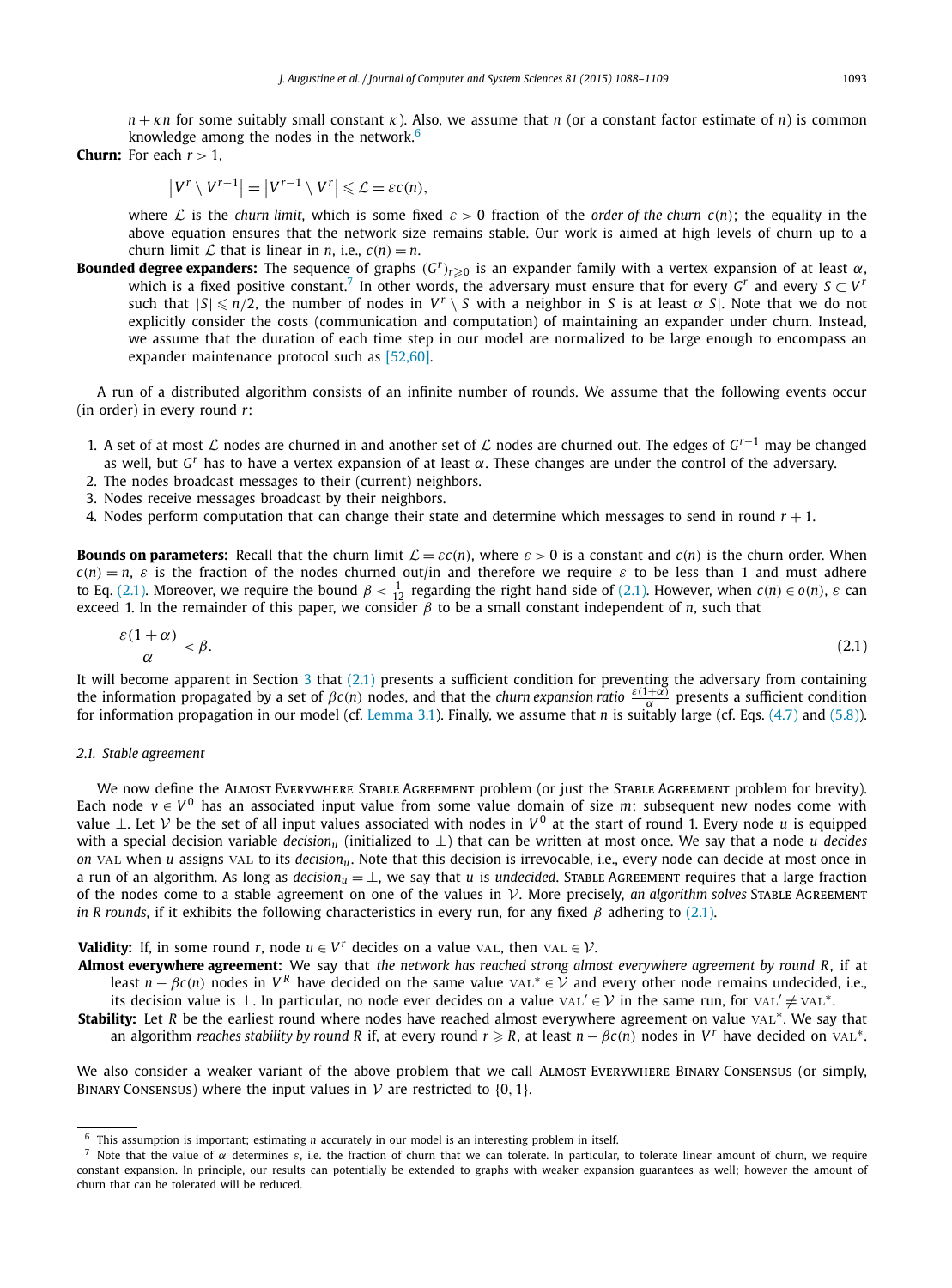<span id="page-6-0"></span>We consider two types of adversaries for our randomized algorithms. An *oblivious* adversary must commit in advance to the entire sequence of graphs *(G<sup>r</sup>)<sup>r</sup>*-0. In other words, an oblivious adversary must commit independently of the random choices made by the algorithm. We also consider the more powerful *adaptive* adversary that can observe the entire state of the network in every round *r* (including all the random choices made until round *r* − 1), and then chooses the nodes to be churned out/in and how to change the topology of  $G^{r+1}$ .

For the sake of readability, we treat log*n* as an integer and omit the necessary ceiling or floor operations if their application is clear from the context.

### **3. Techniques for information spreading**

In this section, we first derive and analyze techniques to spread information in the network despite churn. First, we show that the adversary is unable to prevent a sufficiently large set of nodes (of size at least  $\beta c(n)$ ) to propagate their information to almost all other nodes (cf. [Lemma 3.1\)](#page-7-0). Building on this result, we analyze the capability of individual nodes to spread their information. We show in [Lemma 3.2](#page-8-0) and [Corollary 3.1](#page-9-0) that at most *βc(n)* nodes can be hindered by the adversary. Finally, we show in [Lemmas 3.3 and](#page-9-0) 3.4 that there is a large set of nodes *V*<sup>\*</sup> such that all nodes in *V*<sup>\*</sup> are able to propagate their information to a large *common* set of nodes.

In Sections [3.4](#page-11-0) and [3.5,](#page-12-0) we describe how to use the previously derived techniques on information spreading to estimate the "support" (i.e. number) of nodes that belong to a specific category (either red or blue). These protocols will form a fundamental building block for our STABLE AGREEMENT algorithms.

Due to the high amount of churn and the dynamically changing network, we use message flooding to disseminate and gather information. We now precisely define flooding. Any node can initiate a message for flooding. Messages that need to be flooded have an indicator bit BFLOOD set to 1. Each of these messages also contains a terminating condition. The initiating node sends copies of the message to itself and its neighbors. When a node receives a message with BFLOOD set to 1, it continues to send copies of that message to itself and its neighbors in subsequent rounds until the terminating condition is satisfied.

#### *3.1. Dynamic distance and influence set*

Informally, the dynamic distance from node *u* to node *v* is the number of rounds required for a message at *u* to reach *v*. We now formally define the notion of *dynamic distance* of a node *v* from *u* starting at round *r*, denoted by  $DD_r(u \rightarrow v)$ . When the subscript *r* is omitted, we assume that  $r = 1$ .

Suppose node *u* joins the network at round  $r_u$ , and, from round max $(r_u, r)$  onward, *u* initiates a message *m* for flooding whose terminating condition is:  $\langle$ HASREACHED  $v$  $\rangle$ . If *u* is churned out before *r*, then  $DD_r(u \to v)$  is undefined. Suppose the first of those flooded messages reaches *v* in round  $r + \Delta r$ . Then,  $DD_r(u \to v) = \Delta r$ . Note that this definition allows  $DD_r(u \rightarrow v)$  to be infinite under two scenarios. Firstly, node *v* may be churned out before any copy of *m* reaches *v*. Secondly, at each round, *v* can be shielded by churn nodes that absorb the flooded messages and are then removed from the network before they can propagate these messages any further. The influence set of a node *u* after *R* rounds starting at round *r* is given by:

$$
I\text{NFL}_r(u, R) = \{v \in V^{r+R} : \text{DD}_r(u \to v) \leq R\}.
$$

Note that we require  $InFL_r(u, R) \subseteq V^{r+R}$ . Intuitively, we want the influence set of *u* (in this dynamic setting) to capture the nodes *currently* in the network that were influenced by *u*. Note however that the influence set of a node *u* is meaningful even after *u* is churned out. Analogously, we define

$$
I\text{NFL}_{r}(U,R)=\bigcup_{u\in U}I\text{NFL}_{r}(u,R),
$$

for any set of nodes  $U \subset V^r$ .

If we consider only a single node *u*, an (adaptive) adversary can easily prevent the influence set of this node from ever reaching any significant size by simply shielding *u* with churn nodes that are replaced in every round.<sup>8</sup>

#### *3.2. Properties of influence sets*

We now focus our efforts on characterizing influence sets. This will help us in understanding how we can use flooding to spread information in the network. For the most part of this section we assume that the network is controlled by an adaptive adversary (cf. Section [2.1\)](#page-5-0). The following lemma shows that the number of nodes that are sufficient to influence almost all the nodes in the network is given by the churn-expansion ratio (cf. Eq.  $(2.1)$ ):

<sup>8</sup> An oblivious adversary can achieve the same effect with constant probability for linear churn.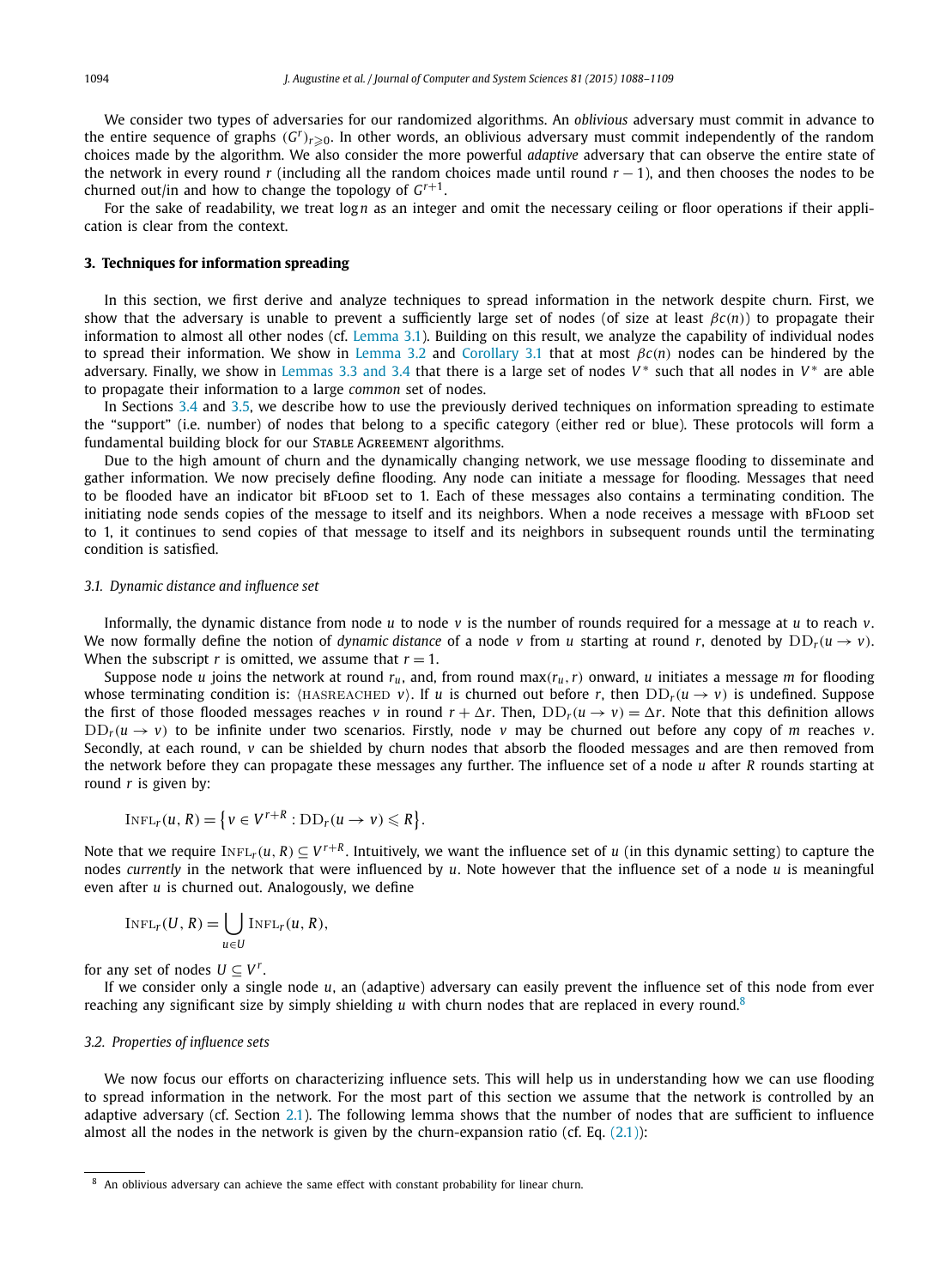<span id="page-7-0"></span>**Lemma 3.1.** Suppose that the adversary is adaptive. Consider any set U  $\subseteq$  V<sup>r–1</sup> (for any r  $\geqslant$  1) such that  $|U|\geqslant\beta$ c(n). Then, after

$$
T = 2 \left\lceil \frac{\log n - \log c(n) - \log(\beta - \frac{\varepsilon(1+\alpha)}{\alpha}) - 1}{\log(1+\alpha)} \right\rceil
$$

*number of rounds, it holds that*

$$
\left|\text{INFL}_{r}(U, T)\right| > n - \beta c(n). \tag{3.2}
$$

When considering linear churn, i.e.,  $c(n) = n$ , the bound T becomes a constant independent of n. On the other hand, when considering *a churn order of*  $\sqrt{n}$ *, we get*  $T \in O(\log n)$ *.* 

**Proof.** Our proof assumes that *r* = 1 for simplicity as the arguments extend quite easily to arbitrary values of *r*. We proceed in two parts: First we show that the nodes in *U* influence at least  $n/2$  nodes in some  $T_1$  rounds. More precisely, we show that  $|InFL(U, T_1)| \geq n/2$ . We use vertex expansion in a straightforward manner to establish this part. Then, in the second part we show that nodes in INFL(*U*,  $T_1$ ) go on to influence more than  $n - \beta c(n)$  nodes. We cannot use the vertex expansion in a straightforward manner in the second part because the cardinality of the set that is expanding in influence is larger than *n/*2. Rather, we use a slightly more subtle argument in which we use vertex expansion going backward in time. The second part requires another  $T_1$  rounds. Therefore, the two parts together complete the proof when we set  $T = 2T_1$ .

To begin the first part, consider  $U\subseteq V^0$  at the start of round 1 with  $|U|\geqslant\beta c(n).$  In round 1, up to  $\varepsilon c(n)$  nodes in  $U$  can be churned out. Subsequently, the remaining nodes in *U* influence some nodes outside *U* as *G*<sup>1</sup> is an expander with vertex expansion at least *α*. More precisely, we can say that

$$
\left|\text{INFL}(U,1)\right| \geqslant \left(\beta c(n) - \varepsilon c(n)\right)(1+\alpha). \tag{3.3}
$$

At the start of round 2, the graph changes dynamically to  $G^2$ . In particular, up to  $\epsilon c(n)$  nodes might be churned out and they may all be in  $INFL(U, 1)$  in the worst case. However, the influenced set will again expand. Therefore,  $|INFL(U, 2)|$ cannot be less than  $(|I_{\text{NFL}}(U,1)|-\varepsilon c(n))(1+\alpha) \geqslant \beta c(n)(1+\alpha)^2-\varepsilon c(n)(1+\alpha)^2-\varepsilon c(n)(1+\alpha)$ . Of course, there will be more churn at the start of round 3 followed by expansion leading to:

$$
\left|\text{INFL}(U,3)\right| \geq \left(\beta c(n)(1+\alpha)^2 - \varepsilon c(n)(1+\alpha)^2 - \varepsilon c(n)(1+\alpha) - \varepsilon c(n)(1+\alpha) - \varepsilon c(n)(1+\alpha) \right)
$$

$$
= \beta c(n)(1+\alpha)^3 - \varepsilon c(n)\sum_{k=1}^3 (1+\alpha)^k.
$$

This cycle of churn followed by expansion continues and we get the following bound at the end of some round *i*:

$$
\left|\text{INFL}(U,i)\right| \ge \beta c(n)(1+\alpha)^{i} - \varepsilon c(n)\sum_{k=1}^{i} (1+\alpha)^{k}
$$

$$
= \beta c(n)(1+\alpha)^{i} + \varepsilon c(n)\frac{1 - (1+\alpha)^{i+1}}{\alpha} - \varepsilon c(n).
$$

Therefore, after

$$
T_1 = \left\lceil \frac{\log n - \log c(n) - \log(\beta - \frac{\varepsilon(1+\alpha)}{\alpha}) - 1}{\log(1+\alpha)} \right\rceil
$$
\n(3.4)

rounds, we get

$$
\left|\text{INFL}(U, T_1)\right| \geqslant n/2. \tag{3.5}
$$

Now we move on to the second part of the proof. Let  $T = 2T_1$ . If  $|\text{InFL}(U, T)| > n - \beta c(n)$ , we are done. Therefore, for the sake of a contradiction, assume that  $|\text{INFL}(U, T)| \le n - \beta c(n)$ . Let  $S = V^T \setminus \text{INFL}(U, T)$ , i.e., S is the set of nodes in V<sup>T</sup> that were not influenced by *U* at (or before) round *T*. Moreover,  $|S| \ge \beta c(n)$  because we have assumed that  $|\text{InFL}(U, T)| \le$  $n - \beta c(n)$ . We will start at round T and work our way backward. For  $q \le T$ , let  $S^q \subset V^q$ , be the set of all vertices in  $V^q$ that, starting from round *q*, influenced some vertex in *S* at or before round *T* . More precisely,

$$
S^{q} = \{s \in V^{q} : \text{INFL}_{q}(s, T - q) \cap S \neq \emptyset\}.
$$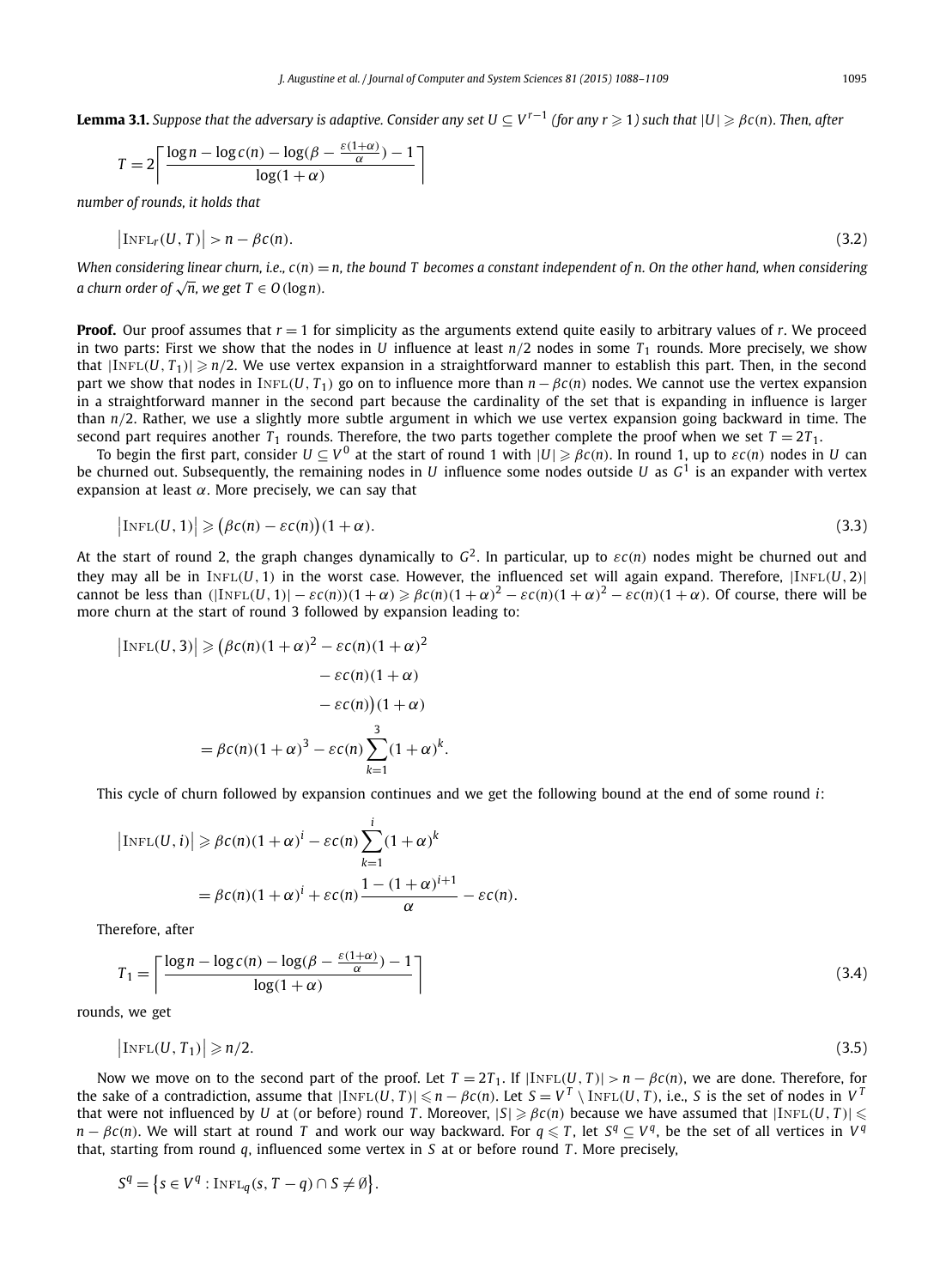<span id="page-8-0"></span>Suppose that  $|S^{T_1}| > n/2$ . Then

$$
S^{T_1} \cap
$$
INFL $(U, T_1) \neq \emptyset$ ,

since  $|\text{INFL}(U, T_1)| \geqslant n/2$  by [\(3.5\).](#page-7-0) Consider a node  $s^* \in S^{T_1} \cap \text{INFL}(U, T_1)$ . Note that  $s^*$  was influenced by U and went on to influence some node in *S* before (or at) round *T* . However, by definition, no node in *S* can be influenced by any node in *U* at or before round *T* . We have thus reached a contradiction.

We are left with showing that  $|S^T| > n/2$ . We start with *S* and work our way backwards. We know that  $|S| \ge \beta c(n) >$  $\beta c(n) - \varepsilon c(n)$ . We want to compute the cardinality of  $S^{T-1}$ . We first focus on an intermediate set *S*', which we define as

$$
S' = S \cup \{s' : \exists (s, s') \in E^T\}.
$$

Since  $G^T$  is an expander,  $|S'|\geqslant |S|(1+\alpha)$ . Furthermore, it is also clear that each node in *S'* could influence some node in *S*. Notice that *S' \ S*<sup>*T*−1 is the set of nodes in *S'* that were churned in only at the start of round *T*. Therefore,</sup>

$$
|S^{T-1}| \ge |S'| - \varepsilon c(n)
$$
  
\n
$$
\ge |S|(1+\alpha) - \varepsilon c(n)
$$
  
\n
$$
> (\beta c(n) - \varepsilon c(n))(1+\alpha) - \varepsilon c(n)
$$
  
\n
$$
= \beta c(n)(1+\alpha) - \varepsilon c(n)(1+\alpha) - \varepsilon c(n).
$$

Continuing to work our way backwards in time, we get

$$
\left|S^{T-2}\right| > \beta c(n)(1+\alpha)^2 - \varepsilon c(n)(1+\alpha)^2 - \varepsilon c(n)(1+\alpha) - \varepsilon c(n),
$$

or more generally,

$$
\begin{aligned} \left| S^{T-i} \right| &> \beta c(n)(1+\alpha)^i - \varepsilon c(n) \sum_{0 \le j \le i} (1+\alpha)^j \\ &= \beta c(n)(1+\alpha)^i + \varepsilon c(n) \frac{1 - (1+\alpha)^{i+1}}{\alpha} \\ &= \beta c(n)(1+\alpha)^i - \frac{\varepsilon c(n)(1+\alpha)^{i+1}}{\alpha} + \frac{\varepsilon c(n)}{\alpha} .\end{aligned}
$$

We now want the value of *i* for which

$$
\left|S^{T-i}\right|>n/2+\frac{\varepsilon c(n)}{\alpha}>n/2.
$$

In other words, we want a value of *i* such that

$$
\beta c(n)(1+\alpha)^{i}-\frac{\varepsilon c(n)(1+\alpha)^{i+1}}{\alpha}+\frac{\varepsilon c(n)}{\alpha} > n/2+\frac{\varepsilon c(n)}{\alpha},
$$

which is obtained when  $i = T_1$ . Therefore, it is easy to see that if we set  $T = 2T_1$ , we get  $|S^{T_1}| > n/2$ , thereby completing the proof.  $\square$ 

At first glance, it might appear to be counterintuitive that the order of the bound *T* decreases with increasing churn. When the adversary has the benefit of churn that is linear in *n*, our bound on *T* is a constant, but when the adversary is limited to a churn order of  $\sqrt{n}$ , we get  $T \in O(\log n)$ . This, however, turns out to be fairly natural when we note that the size of the set *U* of nodes that we start out with is in proportion to the churn limit.

We say that a node  $u \in V^r$  is suppressed for R rounds or shielded by churn if  $|\text{INFL}_{r}(u, R)| < n - \beta c(n)$ ; otherwise we say it is *unsuppressed*. The following lemma shows that given a set with cardinality at least *βc(n)* some node in that set will be unsuppressed.

**Lemma 3.2.** Consider the adaptive adversary. Let U be any subset of V<sup>r-1</sup>, r  $\geqslant$  1, such that  $|U|\geqslant\beta c(n)$ . Let T be the bound derived in [Lemma 3.1.](#page-7-0) There is at least one  $u^* \in U$  such that for some  $R \in O(T \log n)$ ,  $u^*$  is unsuppressed, i.e.,

$$
\big|\text{INFL}_{r}(u^*, R)\big| > n - \beta c(n).
$$

In particular, when the order of the churn is n, T becomes a constant, and we have  $R = O(\log n)$ .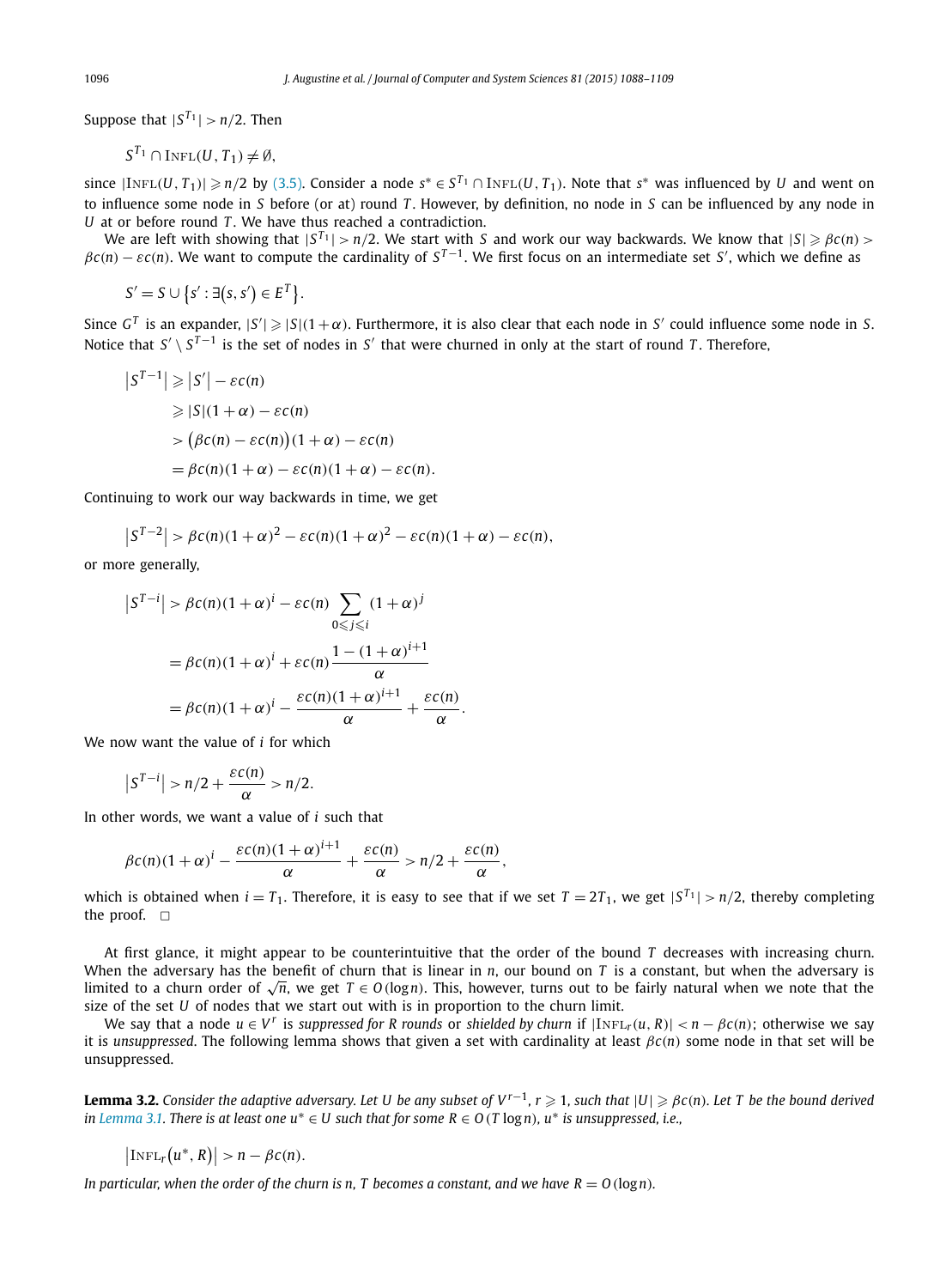<span id="page-9-0"></span>Before we proceed with our key arguments of the proof, we state a property of bipartite graphs that we will use subsequently.

**Property 3.1.** Let  $H = (A, B, E)$  be a bipartite graph in which  $|A| > 1$  and every vertex  $b \in B$  has at least one neighbor in A. There is a *subset*  $A^* \subset A$  *of cardinality at most*  $\lceil |A|/2 \rceil$  *such that* 

$$
\left|\left\{b:\exists a^* \in A^* \text{ such that } \left(a^*,b\right) \in E\right\}\right| \geqslant \left\lceil |B|/2 \right\rceil.
$$

**Proof of Property 3.1.** Consider each node in *A* to be a unique color. Color each node in *B* using the color of a neighbor in *A* chosen arbitrarily. Now partition *B* into maximal subsets of nodes with like colors. Consider the parts of the partition sorted in decreasing order of their cardinalities. We now greedily choose the first [ $|A|/2$ ] colors in the sorted order of parts of *B*. We call the chosen colors *C*. Observe that colors in *C* cover at least as many nodes in *B* as those not in *C*. Suppose the colors in C cover fewer than  $\frac{1}{B}{2}$  nodes in *B*. Then the remaining colors will cover  $\frac{1}{B}{2}$ , but that is a contradiction. Therefore, colors in *C* cover at least  $\lceil |B|/2 \rceil$  nodes in *B*. The nodes in *A* that have the colors in *C* are the nodes that comprise  $A^*$ , thereby completing our proof.  $\Box$ 

**Proof of Lemma 3.2.** Again, our proof assumes  $r = 1$  because it generalizes to arbitrary values of *r* quite easily. From [Lemma 3.1,](#page-7-0) we know that the influence of all nodes in *U* taken together will reach  $n - \beta c(n)$  nodes in *T* rounds. This does not suffice because we are interested in showing that there is at least one node in  $V^0$  that (individually) influences  $n - \beta c(n)$  nodes in  $V^R$  for some  $R = O(T \log n)$ .

From [Lemma 3.1,](#page-7-0) we know that *U* (collectively) will influence at least  $n - \beta c(n)$  nodes in *T* rounds, i.e.,

 $\big|\text{INFL}(U, T)\big| > n - \beta c(n).$ 

From Property 3.1, we know that there is a set  $U_1 \subset U$  of cardinality at most  $\lceil |U|/2 \rceil$  such that

$$
\big|\text{INFL}(U_1,T)\big|>\frac{n-\beta c(n)}{2}.
$$

Recalling that  $\beta < \frac{1}{12} < \frac{1}{3}$ , we know that  $|\text{INFL}(U_1, T)| \ge \beta c(n)$ . We can again use [Lemma 3.1](#page-7-0) to say that  $\text{INFL}(U_1, T)$ influences more than  $n - \beta c(n)$  nodes in additional *T* rounds and, by transitivity,  $U_1$  influences more than  $n - \beta c(n)$  nodes after 2T rounds. We therefore have  $|InFL(U_1, 2T)| > n - \beta c(n)$ . Again, we can choose a set  $U_2 \subset U_1$  (using Property 3.1) that consists of  $\lceil |U_1|/2 \rceil$  nodes in  $U_1$  such that  $|\text{InFL}(U_2, 2T)| \ge \beta c(n)$ . Subsequently applying [Lemma 3.1](#page-7-0) extends the influence set of  $U_2$  to more than  $n - \beta c(n)$  after 3*T* rounds.

In every iteration *i* of the above argument, the size of the set *Ui* decreases by a constant fraction until we are left with a single node  $u^* ∈ U$  such that  $|INFL(u^*, O(log n)T)| > n - βc(n)$ . □

Can *βc(n)* (or more nodes) be suppressed for any significant number of (say, *Ω(T* log*n)*) rounds? This is in immediate contradiction to [Lemma 3.2](#page-8-0) because any such suppressed set of nodes must contain an unsuppressed node. This leads us to the following corollary.

**Corollary 3.1.** The number of nodes that can be suppressed for  $\Omega(T \log n)$  rounds is less than  $\beta c(n)$ , even if the network is controlled *by an adaptive adversary.*

Corollary 3.2. Consider an oblivious adversary that must commit to the entire sequence of graphs in advance. If we choose a node u uniformly at random from V  $^0$ , with probability at least 1  $-\frac{\beta c(n)}{n}$ , then u will be unsuppressed, i.e.,

$$
\big|\text{INFL}\big(u,\Omega(T\log n)\big)\big|>n-\beta c(n).
$$

**Proof.** Let *S* ⊂ *V* <sup>0</sup> be the set of nodes suppressed for *Ω(T* log*n)* rounds. Under an oblivious adversary, the node *u* chosen unformly at random from  $V^0$  will not be in *S* with probability  $1-\frac{\beta c(n)}{n}$ , and hence, will not be suppressed with that same probability.  $\square$ 

The following two lemmas show that there exists a set  $V^*$  of unsuppressed nodes, all of which can influence a large common set of nodes, given enough time.

**Lemma 3.3.** Consider a dynamic network under linear churn that is controlled by an adaptive adversary. In some  $r \in O(\log n)$  rounds, *there is a set of unsuppressed nodes*  $V^* \subseteq V^0$  *of cardinality more than*  $(1 - \beta)n$  *such that* 

$$
\left|\bigcap_{v\in V^*} \text{INFL}(v,r)\right| > (1-\beta)n.
$$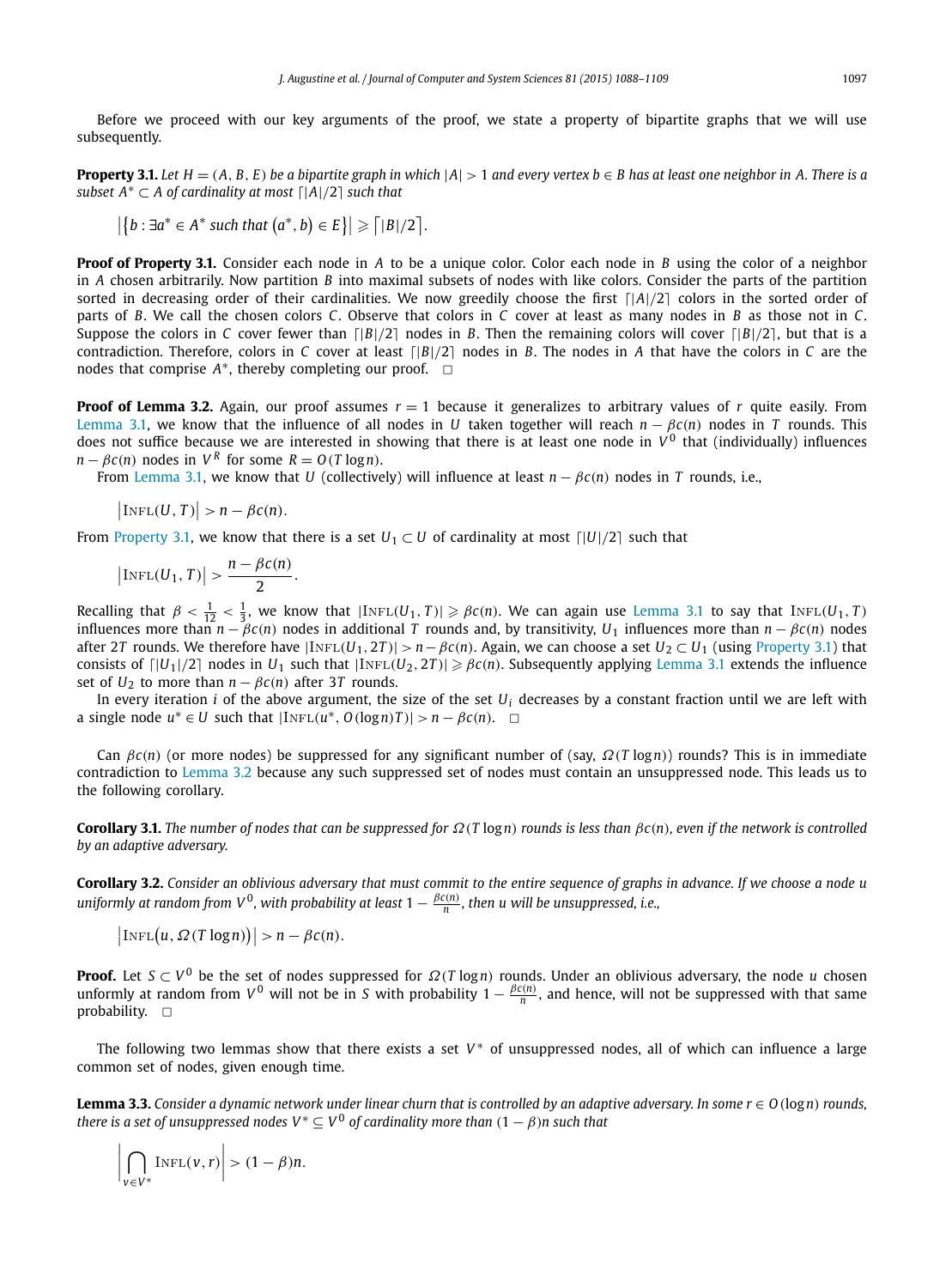<span id="page-10-0"></span>**Proof.** Let  $V^* \subseteq V^0$  be any set of unsuppressed nodes, i.e., in some  $c_0 \log n$  rounds for some constant  $c_0$ , the influence set of each  $v \in V^*$  has cardinality more than  $(1 - \beta)n$ . Note that, however, we *cannot* guarantee that, for any two vertices  $v_1$ and  $v_2$  in  $V^*$ ,

 $\left|\text{INFL}(v_1, c_0 \log n) \cap \text{INFL}(v_1, c_0 \log n)\right| > (1 - \beta)n$ .

Assume for simplicity that  $|V^*|$  is a power of 2. Consider any pair of vertices  $\{v_1, v_2\}$ , both members of  $V^*$ . Recalling that  $\beta < \frac{1}{12} < \frac{1}{3}$ , we can say that

$$
\big|\text{INFL}(v_1, c_0 \log n) \cap \text{INFL}(v_2, c_0 \log n)\big| \geqslant \beta n.
$$

Therefore, considering that the intersected set  $INFL(v_1, c_0 \log n) \cap INFL(v_2, c_0 \log n)$  of nodes has cardinality at least  $\beta n$ , we can apply [Lemma 3.1](#page-7-0) leading to  $|\text{INFL}(v_1, c_0 \log n + T) \cap \text{INFL}(v_2, c_0 \log n + T)| > (1 - \beta)n$ . We can partition  $V^*$  into a set  $S_1$ of  $\frac{|V^*|}{2}$  pairs such that for each pair, the intersection of influence sets has cardinality more than  $(1 - \beta)n$  after  $c_0 \log n + T$ rounds. Similarly, we can construct a set *S*<sup>2</sup> of quadruples by disjointly pairing the pairs in *S*1. Using a similar argument, we can say that for any  $Q \in S_2$ ,

$$
\left|\bigcap_{v\in Q}\text{INFL}(v, c_0\log n + 2T)\right| > (1-\beta)n.
$$

Progressing analogously, the set  $S_{\log |V^*|}$  will equal  $V^*$  and we can conclude that

$$
\bigg|\bigcap_{v \in S_{\log}|V^*|} \text{INFL}\big(v, c_0 \log n + T \log |V^*|\big)\bigg| > (1 - \beta)n.
$$

Since  $|V^*| \le n$ , it holds that  $c_0 \log n + T \log |V^*| \in O(\log n)$ , thus completing the proof.  $\Box$ 

**Lemma 3.4.** Suppose that up to  $\varepsilon\sqrt{n}$  nodes can be subjected to churn in any round by an adaptive adversary. In some  $r\in O(\log^2 n)$ *rounds, there is a set of unsuppressed nodes V* <sup>∗</sup> ⊆ *V* <sup>0</sup> *of cardinality at least n* − *β* <sup>√</sup>*n such that*

$$
\left|\bigcap_{v\in V^*} \text{INFL}(v,r)\right| > n - \beta\sqrt{n}.
$$

**Proof.** Since we assume that  $c(n) = \sqrt{n}$ , the bound *T* of [Lemma 3.1](#page-7-0) is in *O*(log*n*). Therefore, by instantiating [Corollary 3.1,](#page-9-0) **Proot.** Since we assume that  $c(n) = \sqrt{n}$ , the bound *1* of Lemma 3.1 is in  $O(\log n)$ . Therefore, by instantiating Corollary 3.1, it are know that each of the unsuppressed nodes in *V* \* (which is of cardinality at least *n n* − *β* $\sqrt{n}$  nodes in *O(log<sup>2</sup>n)* time. We can use the same argument as in [Lemma 3.3](#page-9-0) to show that in *O(logn)* rounds, all the *n* − *β* $\sqrt{n}$  nodes in *O(log<sup>2</sup>n)* time. We can use the same argument as in Lemm unsuppressed nodes have a common influence set of size at least *Θ(n)*. That common influence set will grow to at least  $n - β$ √*n* nodes within another *O*(log<sup>2</sup> *n*) rounds. Thus a total of *O*(log<sup>2</sup> *n*) rounds is sufficient to fulfill the requirements.  $□$ 

#### *3.3. Maintaining information in the network*

In a dynamic network with churn limit *εn*, the entire set of nodes in the network can be churned out and new nodes churned in within 1*/ε* rounds. How do the new nodes even know what algorithm is running? How do they know how far the algorithm has progressed? To address these basic questions, the network needs to maintain some global information that is not lost as the nodes in the network are churned out. There are two basic pieces of information that need to be maintained so that a new node can join in and participate in the execution of the distributed algorithm:

- 1. the algorithm that is currently executing, and
- 2. the number of rounds that have elapsed in the execution of the algorithm. In other words, a global clock has to be maintained.

We assume that the nodes in  $V^0$  are all synchronized in their understanding of what algorithm to execute and the global clock. The nodes in the network continuously flood information on what algorithm is running so that when a new node arrives, unless it is shielded by churn, it receives this information and can start participating in the algorithm. To maintain the clock value, nodes send their current clock value to their immediate neighbors. When a new node receives the clock information from a neighbor, it sets its own clock accordingly. Since nodes are not malicious or faulty, [Lemma 3.1](#page-7-0) ensures that information is correctly maintained in more than  $n - \beta c(n)$  nodes.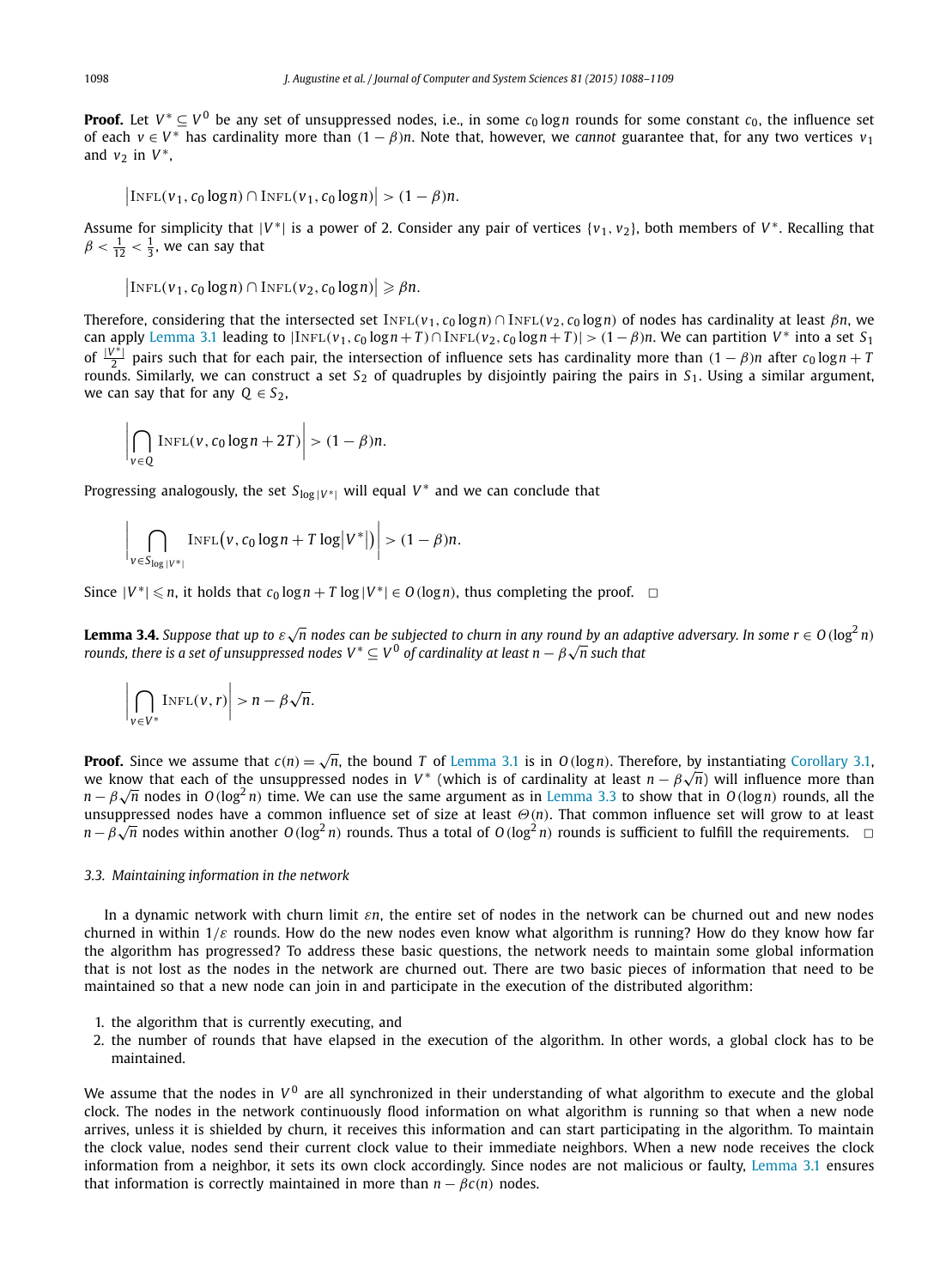# <span id="page-11-0"></span>**Algorithm 1** Algorithm to estimate the support  $R$  of red nodes when  $R \ge n/2$ .

The following pseudocode is executed at every node *u*.

*P* ∈ *Θ*(log*n*) controls the precision of our estimate. Its exact value is worked out in the proof of Theorem 3.1.

#### **At round 1:**

- 1: Draw *P* random numbers  $s_1, s_2, \ldots, s_i, \ldots, s_p$ , each from the exponential random distribution with rate 1.  $\sqrt{\frac{1}{n}}$  is chosen with a precision that ensures that the smallest possible positive value is at most  $\frac{1}{n^{\Theta(1)}}$ ; //Note that *Θ(*log*n)* bits suffice.
- 2: For each  $s_i$ , create a message  $m_u(i)$  containing  $s_i$  and a terminating condition: HAS ENCOUNTERED A MESSAGE  $m_v(i)$  with A SMALLER RANDOM NUMBER. //Notice that a message with index *i* will terminate only when it encounters another message with the same index, but smaller random number.
- 3: For each *i*, initiate flooding of message *mu(i)*.

#### **For the next**  $t = \Theta(\log n)$  **rounds:**

- 4: Continue flooding messages respecting their termination conditions.
- //It is easy to see that the number of bits transmitted per round through a link is at most  $O(\log^2 n)$ .

#### **At the end of the** *Θ(*log*n)* **rounds:**

5: For each *i*, the node *u* holds a message  $m_v(i)$ . Let  $\bar{s}_u(i)$  be the random number contained in  $m_v(i)$ . 6:  $\bar{s}_u \leftarrow \frac{\sum_i \bar{s}_u(i)}{P}$ . 7: Node *u* outputs  $1/\bar{s}_u$  as its estimate of R. //Now that the estimation is completed, all messages can be terminated.

#### *3.4. Support estimation under an oblivious adversary*

Suppose we have a dynamic network with  $R$  nodes colored red in  $V^0$ .  $R$  is also called the *support* of red nodes. We want the nodes in the network to estimate  $R$  under an oblivious adversary. We assume that the adversary chooses  $R$  and which  $R$  nodes in  $V^0$  to color red, but it does not know the random choices made by the algorithm. Furthermore, we assume that churn can be linear in *n*, i.e.,  $c(n) = n$ .

Our algorithm uses random numbers drawn from the exponential distribution, whose probability density function, we recall, is parameterized by  $\lambda$  and given by  $f(x)=\lambda \exp(-\lambda x)$  for all  $x\geqslant 0.$  Furthermore, we notice that the expected value of a random number drawn from the exponential distribution of parameter *λ* is 1*/λ*. We now present two properties of exponential random variables that are crucial to our context. Consider  $K\geqslant 1$  independent random variables  $Y_1,Y_2,\ldots,Y_K,$ each following the exponential distribution of rate *λ*.

**Property 3.2.** (See [\[39\]](#page-21-0) for example.) The minimum among all Y<sub>i</sub>'s, for  $1 \le i \le K$ , is an exponentially distributed random variable with *parameter Kλ.*

The idea behind our algorithm exploits Property 3.2 in the following manner. If each of the  $R$  red nodes generate an exponentially distributed random number with parameter 1, then the minimum  $\bar{s}$  among those  $\mathcal R$  random numbers will also be exponentially distributed, but with parameter R. Thus  $1/\overline{s}$  serves as an estimate of R. To get a more accurate estimation of  $\mathcal R$ , we exploit the following property that provides us with sharp concentration when the process is repeated a sufficient number of times.

**Property 3.3.** (See [\[56\]](#page-21-0) and pp. 30, 35 of [\[29\].](#page-21-0)) Let  $X_K = \frac{1}{K} \sum_{i=1}^K Y_i$ . Then, for any  $\zeta \in (0, 1/2)$ ,

$$
Pr\bigg(\bigg|X_K - \frac{1}{\lambda}\bigg| \geqslant \frac{5}{\lambda}\bigg) \leqslant 2\exp\bigg(-\frac{5^2K}{3}\bigg).
$$

We now present our algorithm for estimating  $R$  in pseudocode format (assuming  $R \ge n/2$ ); see Algorithm 1.

**Theorem 3.1.** Consider an oblivious adversary and let  $\gamma$  be an arbitrary fixed constant  $\geq 1$ . Let  $\overline{R} = \max(R, n - R)$ . By executing Algorithm 1 to estimate both R and  $n - R$ , we can estimate  $\overline{R}$  to within  $[(1 - \delta)\overline{R}, (1 + \delta)\overline{R}]$  for any  $\delta > 2\beta$  with probability at *least*  $1 - n^{-\gamma}$ *.* 

**Proof.** Without loss of generality, let  $R \ge n/2$ . Out of the R red nodes up to  $\beta n$  nodes (chosen obliviously) can be suppressed, leaving us with

$$
\mathcal{R}' \geqslant \mathcal{R} - \beta n \geqslant (1 - 2\beta)\mathcal{R} \tag{3.6}
$$

unsuppressed red nodes (since  $R \ge n/2$ ). In a slight abuse of notation, we use R and R' to denote both the cardinality and the set of red nodes and unsuppressed red nodes, respectively. We define

$$
U = \bigcap_{v \in \mathcal{R}'} \text{INFL}(v, t);
$$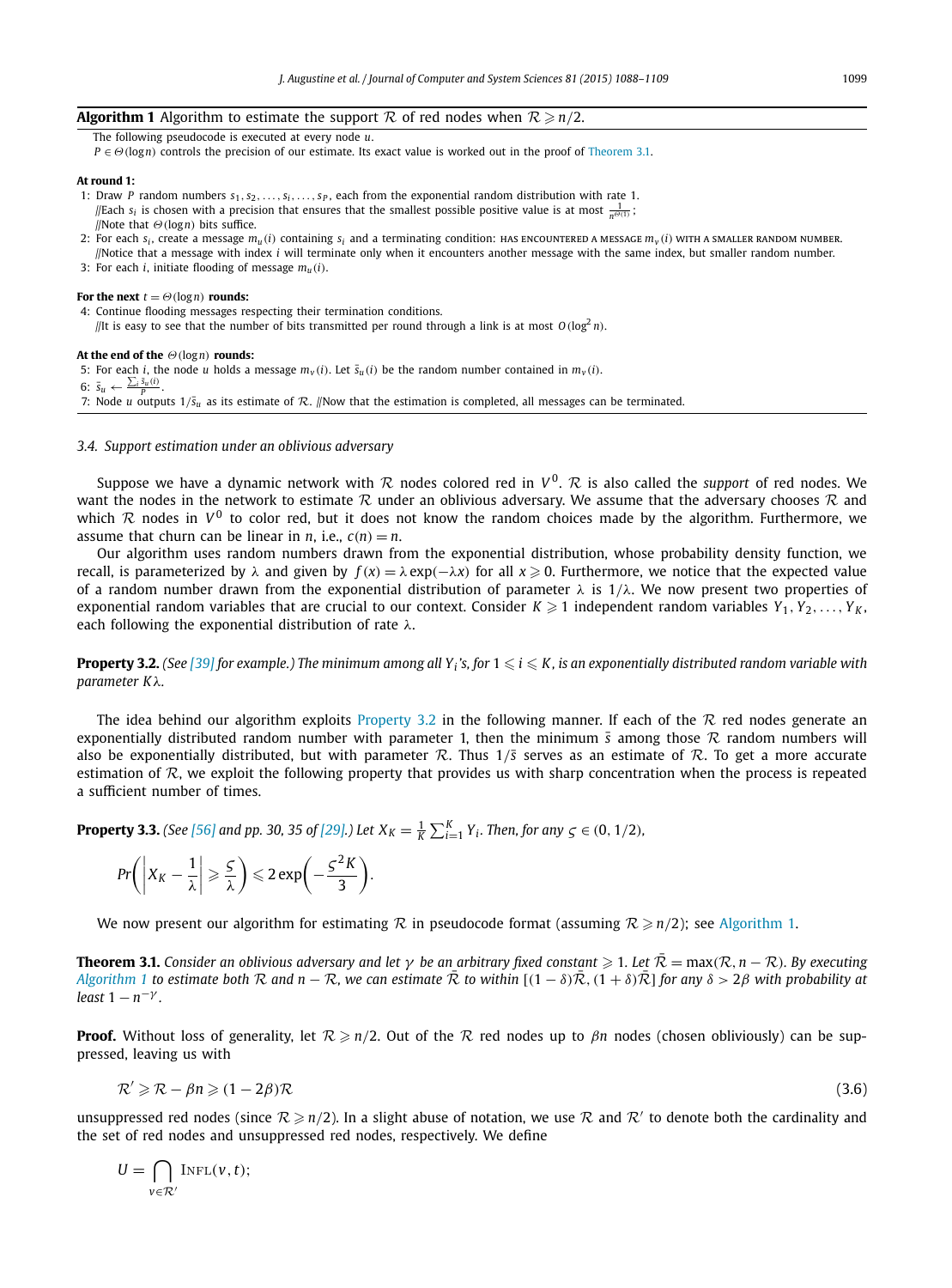<span id="page-12-0"></span>note that  $t = O(\log n)$  and  $|U| \geq (1 - \beta)n$  (cf. [Lemma 3.3\)](#page-9-0). Let *u* be some node in *U*. Let

 $V_u = \{v : v \in \mathcal{R} \land u \in \text{INFL}(v, t)\}.$ 

For all  $u \in U$ ,  $\mathcal{R}' \subseteq V_u \subseteq \mathcal{R}$ . Notice that  $\bar{s}_u(i)$  computed by *u* in Line [6](#page-11-0) of [Algorithm 1](#page-11-0) is based on random numbers generated by all nodes in  $V_u$ . Therefore, at round *t*, node *u* is estimating  $R$  using the exponential random numbers that were drawn by nodes in  $V_u$ . Since our adversary is oblivious, the choice of  $V_u$  is independent of the choice of the random numbers generated by each  $v \in V_u$ . Therefore,  $\overline{s}_u(i)$  is an exponentially distributed random number with rate  $|V_u| \ge R$ (cf. [Property 3.2\)](#page-11-0). For any  $\delta > 2\beta$ , let  $\zeta \le \min\{\frac{\delta-2\beta}{1-\delta},\frac{\delta}{1+\delta}\}\.$  When  $P = \frac{3\gamma \ln n}{\zeta^2} \in \Theta(\log n)$  parallel iterations are performed, where  $\gamma \geqslant 1$ , the required accuracy is obtained with probability  $1 - \frac{1}{\Omega(n^{\gamma})}$  (cf. [Property 3.3\)](#page-11-0).  $\Box$ 

#### *3.5. Support estimation under an adaptive adversary*

The algorithm for support estimation under an oblivious adversary (cf. Section [3.4\)](#page-11-0) does not work under an adaptive adversary. To estimate the support of red nodes in the network, each red node draws a random number from the exponential distribution and floods it in an attempt to spread the smallest random number. When the adversary is adaptive, the smallest random numbers can easily be targeted and suppressed. To mitigate this difficulty, we consider a different algorithm in which the number of bits communicated is larger. In particular, the number of bits communicated per round by each node executing this algorithm is at most polynomial in *n*.

Let  $R$  be the support of the red nodes. Every node floods its unique identifier along with a bit that indicates whether it is a red node or not. At most *β* <sup>√</sup>*<sup>n</sup>* nodes' identifiers can be suppressed by the adversary for *Ω(*log<sup>2</sup> *<sup>n</sup>)* rounds leaving at least *n* − *β* <sup>√</sup>*<sup>n</sup>* unsuppressed identifiers (cf. [Corollary 3.1\)](#page-9-0). Each node counts the number of unique red identifiers *<sup>A</sup>* and non-red identifiers *B* that flood over it and estimates  $\mathcal{R}$  to be  $A + \frac{n-A-B}{2}$ .

This support estimation technique generalizes quite easily to arbitrary churn order. Therefore, we state the following theorem more generally.

Theorem 3.2. Consider the algorithm mentioned above in which nodes flood their unique identifiers indicating whether they are red nodes or not and assume that the network is controlled by an adaptive adversary. Let  $c(n)$  be the order of the churn; we assume for *simplicity that*  $c(n)$  *is either n* or  $\sqrt{n}$ *. Then the following holds:* 

- 1. At least  $n \beta c(n)$  nodes estimate R between  $R \frac{\beta c(n)}{2}$  and  $R + \frac{\beta c(n)}{2}$ . Furthermore, these nodes are aware that their estimate *is within*  $\mathcal{R} - \frac{\beta c(n)}{2}$  *and*  $\mathcal{R} + \frac{\beta c(n)}{2}$ *.*
- 2. The remaining nodes are aware that their estimate of  $\cal R$  might fall outside [ $\cal R-\frac{\beta c(n)}{2},\cal R+\frac{\beta c(n)}{2}$ ].

When  $c(n) = n$ , it requires only O(logn) rounds, but when  $c(n) = \sqrt{n}$ , it requires O(log<sup>2</sup>n) rounds.

**Proof.** Let *u* be any one of the  $n - \beta c(n)$  nodes that receive at least  $n - \beta c(n)$  unsuppressed identifiers (cf. [Lemma 3.3](#page-9-0) and [Lemma 3.4\)](#page-10-0). Let *A* and *B* be the number of unique identifiers from red nodes and non-red nodes, respectively, that flood over u. Let  $C = n - A - B \le \beta c(n)$ . This means that u estimates R to be  $A + \frac{C}{2}$ . Note that  $A \le R \le A + C$  and since  $C \leq \beta c(n)$ ,  $R$  is estimated between  $R - \frac{\beta c(n)}{2}$  and  $R + \frac{\beta c(n)}{2}$ . Furthermore, since u received  $n - \beta c(n)$  identifiers, it can be sure that its estimate is between  $\mathcal{R} - \frac{\beta c(n)}{2}$  and  $\mathcal{R} + \frac{\beta c(n)}{2}$ .

If a node does not receive at least  $n - \beta c(n)$  identifiers, then it is aware that its estimate of R might not be within  $[\mathcal{R} - \frac{\beta c(n)}{2}, \mathcal{R} + \frac{\beta c(n)}{2}].$ 

From [Lemma 3.3,](#page-9-0) when  $c(n) = n$ , the algorithm takes  $O(logn)$  rounds to complete because we want to ensure that unsuppressed nodes have flooded the network. When  $c(n) = \sqrt{n}$ , as a consequence of [Lemma 3.4,](#page-10-0) the algorithm requires  $O(\log^2 n)$  rounds.  $\Box$ 

#### **4. STABLE AGREEMENT under an oblivious adversary**

1

In this section we will first present [Algorithm 2](#page-13-0) for the simpler problem of reaching Binary Consensus, where the input values are restricted to {0, 1} (cf. Section [2.1\)](#page-5-0). We will then use this algorithm as a subroutine for solving STABLE AGREEMENT in Section [4.2.](#page-14-0)

Throughout this section we assume suitable choices of  $\varepsilon$  and  $\alpha$  such that the upper bound

$$
\beta < \frac{1}{12} \tag{4.7}
$$

can be satisfied for  $\beta$ ; note that (4.7) must hold in addition to bound [\(2.1\).](#page-5-0) Moreover, we assume that a node can send and process up to  $O(\log^2 m)$  bits in every round, where *m* is the size of the input value domain.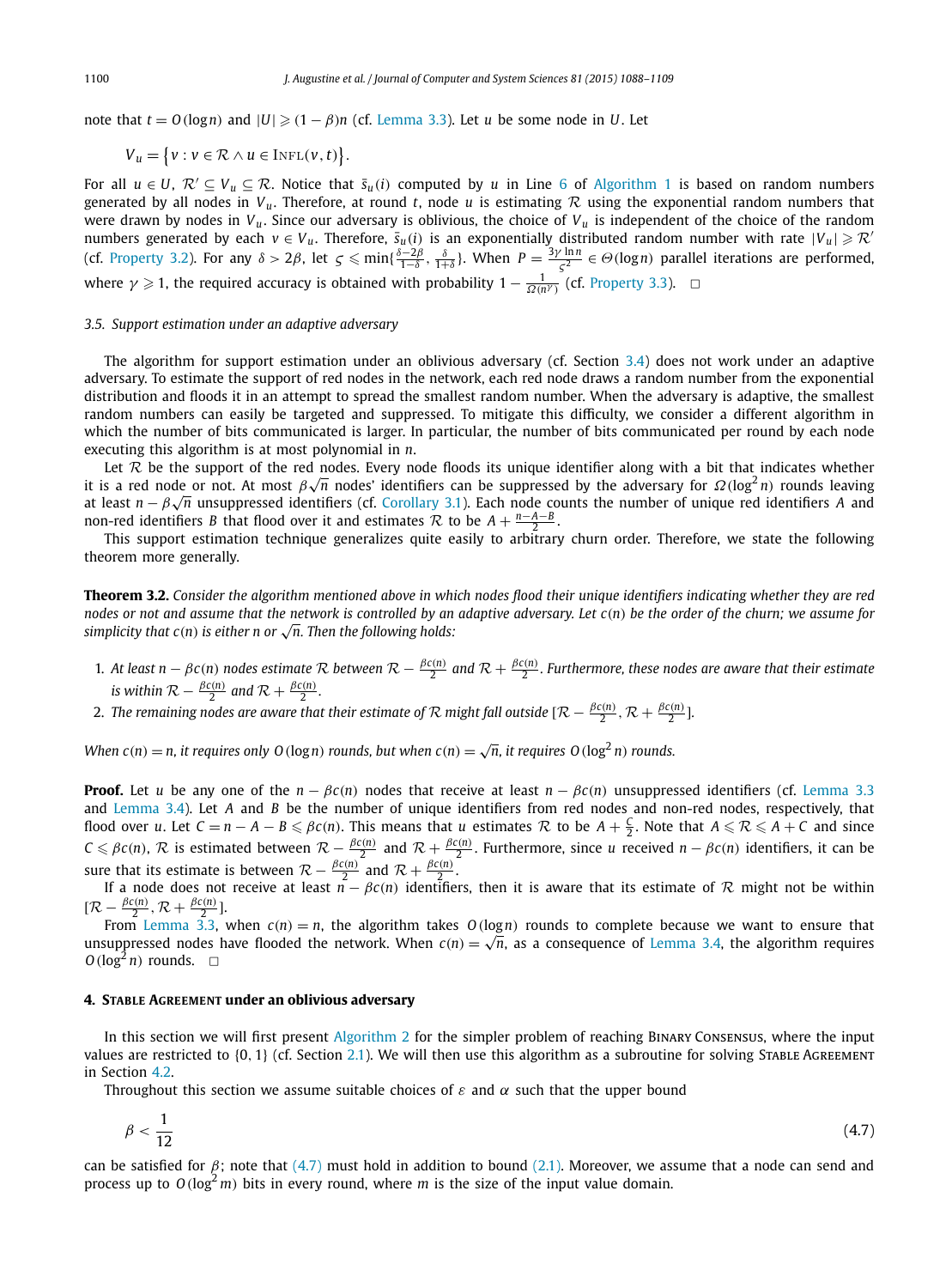<span id="page-13-0"></span>**Algorithm 2** Binary Consensus under an oblivious adversary; code executed by node *u*.

Let *decision*<sub>1</sub> be initialized to ⊥.

Let  $b_u$  be the current output bit of *u*. If  $u \in V^0$ , then  $b_u$  is initialized to the input value of *u*; otherwise it is set to ⊥. Let  $t_1 = 1$  be the first checkpoint round. Subsequent checkpoint rounds are given by  $t_i = t_{i-1} + O(\log n)$ , for  $i > 1$ . For the terminating checkpoint  $t_R$ , we choose an  $R \in O(\log n)$ , i.e.,  $t_R \in O(\log^2 n)$ .

#### At every checkpoint round  $t_i$  excluding  $t_R$ :

- 1: Initiate support estimation (to be completed in checkpoint round  $t_{i+1}$ ).
- 2: Generate a random number  $r_u$  uniformly from  $\{1,\ldots,n^k\}$  for suitably large but constant *k*. (With high probability, we want exactly one node to have generated min*<sup>u</sup> ru* .)
- 3: Initiate flooding of  $\{r_u, b_u\}$  with terminating condition:  $\langle$ (HAS ENCOUNTERED ANOTHER MESSAGE INITIATED BY  $v \neq u$  with  $r_v < r_u$ )  $\vee$  (current round  $\geq t_{i+1}$ ).

#### **At every checkpoint round** *ti* **except** *t*1**:**

- 4: Use the support estimation initiated at checkpoint round *ti*−1. Let #*(*1*)* be *u*'s estimated support value for the number of nodes that had an output of 1.
- 5: **if**  $\#(1) \leq \frac{1}{4}n$  **then**
- 6:  $b_u \leftarrow 0$ .

7: **else if**  $\#(1) \geq \frac{3}{4}n$  **then** 

- 8:  $b_u \leftarrow 1$ .
- 9: **else if** *u* has received flooded messages initiated in *ti*−<sup>1</sup> **then**

10: Let  $\{r_v, b_v\}$  be the message with the smallest random number that flooded over *u*.

11:  $b_u \leftarrow b_v$ .

#### **At terminating checkpoint round** *tR* **:**

- 12: **if**  $\#(1) \ge \frac{n}{2}$  **then**
- 13:  $\text{decision}_u \leftarrow 1.$ <br>14: Flood a 1-decis
- 14: Flood a 1-decision message ad infinitum.
- 15: **else if**  $\#(0) \geqslant \frac{n}{2}$  **then**
- 16:  $decision_u \leftarrow 0.$ <br>17: Flood 0-decision

Flood 0-decision message ad infinitum.

## **If** *u* **receives a** *b***-decision message:**

18:  $decision_u \leftarrow b$ 

#### *4.1.* Binary Consensus

A node *u* that executes Algorithm 2 proceeds in a sequence of *O(*log*n)* checkpoints that are interleaved by *O(*log*n)* rounds. Each node *u* has a bit variable  $b_u$  that stores its current output value. At each checkpoint  $t_i$ , node *u* initiates support estimation of the number of nodes currently having 1 as their output bit by using the algorithm described in Section [3.4.](#page-11-0) (At checkpoint  $t_{R-1}$ , nodes estimate both: the support of 1 and 0.) The outcome of this support estimation will be available in checkpoint  $t_{i+1}$  where *u* has derived the estimation  $\#(1)$ . If *u* believes that the support of 1 is small  $(\leqslant \frac{1}{4}n)$ , it sets its own output  $b_u$  to 0; if, on the other hand,  $\#(1)$  is large  $(\geqslant \frac{3}{4}n)$ ,  $u$  sets its output  $b_u$  to 1. This guarantees stability once agreement has been reached by a large number of nodes. When the support of 1 is roughly the same as the support of 0, we need a way to sway the decision to one side or the other. This is done by flooding the network whereby the flooding message of node  $v$  is weighted by some randomly chosen value, say  $r_v$ . The adversary can only guess which node has the highest weight and therefore, with constant probability, the flooding message with this highest weight (i.e., smallest random number) will be used to set the output bit by almost all nodes in the network.

**Theorem 4.1.** Assume that the adversary is oblivious and that the churn limit per round is  $\varepsilon n$ . Algorithm 2 reaches stability in O ( $\log^2 n$ ) *rounds and achieves* Binary Consensus *with high probability.*

**Proof.** Throughout this proof we repeatedly invoke the properties of the support estimation as stated in [Theorem 3.1,](#page-11-0) which succeeds with probability  $1-1/n^{\gamma}$ . Assuming that  $\gamma\geqslant 2$ , suffices to guarantee that all of the  $\Theta(\log n)$  invocations of the support estimation are accurate with high probability.

We first argue that validity holds: Suppose that all nodes start with input value 1. The only way a node can set its output to 0 is by passing Line 5. This can happen for at most *βn* nodes. The only way that more nodes can set their output to 0 is if they estimate the support of 1 to be in  $(\frac{1}{4}n, \frac{3}{4}n)$ . If  $\beta$  is suitably small, [Theorem 3.1](#page-11-0) guarantees that with high probability this will not happen at any node. The argument is analogous for the case where all nodes start with 0.

Next we show almost everywhere agreement: Let *Ni* be the number of nodes at checkpoint round *ti* that output 1. Let LOW<sub>i</sub>, HIGH<sub>i</sub>, and MID<sub>i</sub>, respectively, be the sets of nodes in  $V^{t_i}$  for which  $\#(1) \leq \frac{1}{4}n$ ,  $\#(1) \geq \frac{3}{4}n$ , and  $\frac{1}{4}n < \#(1) < \frac{3}{4}n$ ; note that nodes are placed in Low<sub>i</sub>, High<sub>i</sub>, and MiD<sub>i</sub> based on their  $#(1)$  values, which are estimates of  $N_{i-1}$ , not  $N_i$ . Clearly, we have that  $Low_i + MID_i + HIGH_i = n$ .

For some *<sup>i</sup> >* 1, let *<sup>u</sup>*<sup>∗</sup> ∈ *<sup>V</sup> ti*−<sup>1</sup> be the node that generated the smallest random number in checkpoint round *ti*−<sup>1</sup> among all nodes in  $V^{t_{i-1}}$ . With high probability,  $u^*$  will be unique. By [Corollary 3.2,](#page-9-0) with probability  $1 - \beta$  (a constant),  $u^*$  is unsuppressed, implying that  $b_{u^*}$  will be used by all nodes in  $\text{MD}_i$ . Consider the following cases: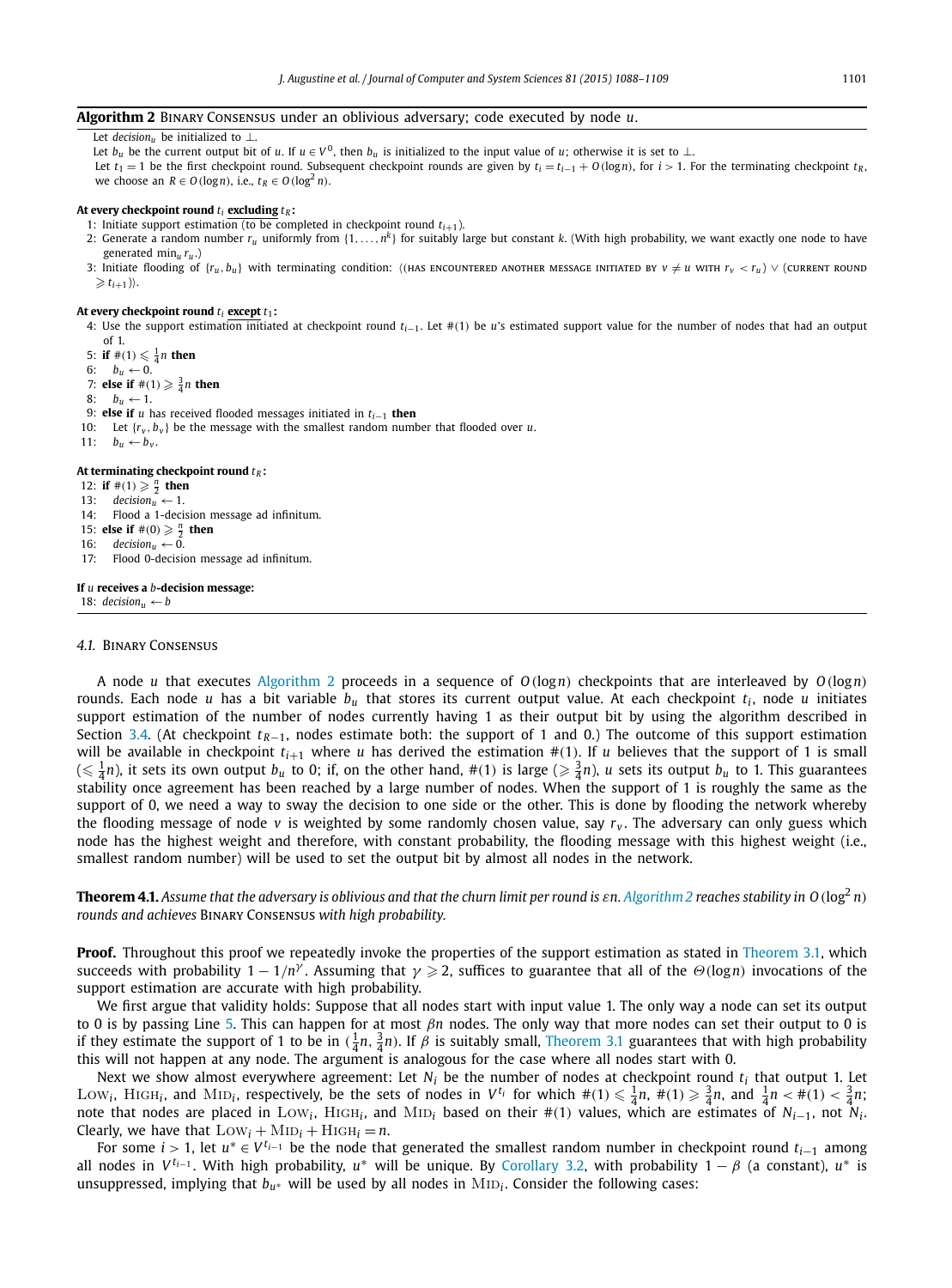<span id="page-14-0"></span>**Case A**  $(N_{i-1} \leq (1 - \delta)n)$ : From [Theorem 3.1,](#page-11-0) we know that with high probability  $|Low_i| \geq (1 - \beta)n$  implying  $|MID_i|$  +  $|HIGH_i| \leq \vec{\beta}n$ . Therefore,  $N_i$  will continue to be very small leading to small estimates #(1) in subsequent checkpoints. After *O(*log*n)* checkpoints, this causes at least *(*1 − *β)n* nodes to decide on 0, with high probability. Moreover, it is easy to see that the remaining *βn* nodes will not be able to pass Line [12,](#page-13-0) since the adversary cannot artificially increase the estimated support of nodes with 1. (Recall from Section [3.4](#page-11-0) that by suppressing the minimum random variables, the adversary can only make the estimate smaller.)

(We are presenting separate Cases B, C, and D for clarity. Equivalently, we could have treated them together as one case with the condition that  $(\frac{1}{4} - \delta)n < N_{i-1} < (\frac{3}{4} + \delta)n$  leading to the implication that with high probability either  $|\text{Low}_i| + |\text{MD}_i| \geq (1 - \beta)n$  or  $|\text{HIGH}_i| + |\text{MD}_i| \geq (1 - \beta)n$ .)

- **Case B**  $((\frac{1}{4} \delta)n < N_{i-1} < (\frac{1}{4} + \delta)n)$ : With high probability,  $|Low_i| + |MID_i| \ge (1 \beta)n$  implying  $|HIGH_i| \le \beta n$ . Note first that nodes in Low<sub>i</sub> will set their output bits to 0. Since  $N_{i-1} < (\frac{1}{4} + \delta)n$ , there are at least  $(\frac{3}{4} - \delta)n$  nodes in *V*<sup>*t*−1</sup> that output 0. Of these, at most *βn* could have been suppressed. So, with probability at least  $\frac{3}{4} - \delta - \beta$ , *u*<sup>∗</sup> is an unsuppressed node that outputs 0. When *<sup>u</sup>*<sup>∗</sup> outputs 0, nodes in Mid*<sup>i</sup>* will set their output bits to 0. Thus, considering Low<sub>i</sub> and M<sub>ID</sub><sub>*i*</sub>, we have at least  $(1 - \beta)n$  nodes that set their output bits to 0 with constant probability. For a suitably small  $\delta$  and  $\beta < \frac{1}{4} - \delta$ , this will lead to Case A in the next iteration, which means that subsequently nodes agree on 0.
- **Case C**  $((\frac{1}{4} + \delta)n \le N_{i-1} \le (\frac{3}{4} \delta)n)$ : With high probability,  $|\text{MID}_i| \ge (1 \beta)n$ . With constant probability  $(1 \beta)$ ,  $u^*$  will be an unsuppressed node and nodes in Mid*<sup>i</sup>* will set their output bits to the same value *bu*<sup>∗</sup> . This will lead to Case <sup>A</sup> in the next iteration.
- **Case D**  $((\frac{3}{4} \delta)n < N_{i-1} < (\frac{3}{4} + \delta)n)$ : This is similar to Case B, i.e., with constant probability, at least  $(1 \beta)n$  nodes will reach agreement on 1.

**Case E**  $(N_{i-1} \geqslant (\frac{3}{4} + \delta)n)$ : This is similar to Case A. With high probability, at least  $(1 - \beta)n$  nodes will decide on 1.

Note that, when a checkpoint falls either under Case A or Case E, with high probability, it will remain in that case. When a checkpoint falls under Case B, Case C, or Case D, with constant probability, we get either Case A or Case E in the following checkpoint. Therefore, in  $O(log n)$  rounds, at least  $(1 - \beta)n$  nodes will reach agreement with high probability and all other nodes will remain undecided.

For property stability, note that if a node has decided on some value in checkpoint  $t_R$ , it continues to flood its decision message. We showed that, with high probability, at least *(*1 − *β)n* nodes will decide on the same bit value. Therefore, it follows by [Lemma 3.1](#page-7-0) that agreement will be maintained ad infinitum among at least  $(1 - \beta)n$  nodes.  $\Box$ 

#### *4.2. A 3-phase algorithm for* Stable Agreement

We will now describe how we use [Algorithm 2](#page-13-0) as a building block for solving STABLE AGREEMENT: In order to use [Algorithm 2](#page-13-0) to solve STABLE AGREEMENT, we will need to make a couple of crucial adaptations.

- Suppose every vertex in  $V^0$  has some auxiliary information. We can easily adapt [Algorithm 2](#page-13-0) so that when a node *u* decides on a bit value *b*, then, it also inherits the auxiliary information of some  $v \in V^0$  whose initial bit value was *b*. This is guaranteed because our algorithm ensures validity. The auxiliary information can be piggybacked on the messages that *v* generates throughout the course of the algorithm.
- For a typical agreement algorithm, we assume that all nodes simultaneously start running the algorithm. We want to adapt our algorithm so that only nodes in  $V^0$  that have an initial output bit of 1 initiate the algorithm, while nodes that start with 0 are considered passive, i.e., these nodes do not generate messages themselves, but still forward flooding messages and start generating messages from the next checkpoint onward as soon as they notice that an instance of the algorithm is running.

We now sketch how the algorithm can be adapted: In the first checkpoint  $t_1$ , each node  $v$  with a 1 initiates support estimation and flooding of message  $\langle r_v, b_v = 1 \rangle$ . If the number of nodes with 1 is small at checkpoint  $t_1$ , then, at checkpoint *t*2, nodes that receive estimate values will conclude 0, which will get reinforced in subsequent checkpoints. However, if the number of nodes with a 1 at checkpoint *t*<sup>1</sup> is large (in particular, larger than *βn*), then, by suitable flooding, at least *(*1−*β)n* nodes will know that a support estimation is underway and will participate from checkpoint *t*<sup>2</sup> onward.

**Selection and flooding phase:** In the very first round, each node  $u \in V^0$  generates a uniform random number  $r_u$  from  $(0, 1)$  and, if the random number is less than  $\frac{4 \log n}{n}$ , *u* becomes a *candidate* and initiates a message  $m_u$  for flooding. The message *mu* contains the random number *ru* and the general value val*<sup>u</sup>* (from domain {0*,...,m*}) assigned to *u* by the adversary. This phase ends after *Θ(*log*n)* rounds to ensure that no more than *βn* nodes are suppressed (the precise bound on the number of rounds is given by [Corollary 3.1\)](#page-9-0). The flooding of the generated messages, however, goes on ad infinitum.

**Candidate elimination phase:** We initiate *Θ(*log*n)* parallel iterations of Binary Consensus, whereby each iteration is associated with one of the *Θ(*log*n)* flooding messages, generated by the candidates in the first phase. More precisely, the *i*-th instance of BINARY Consensus for the *i*-th candidate and its flooding message  $m_{\mu i}$  is designed as follows: nodes that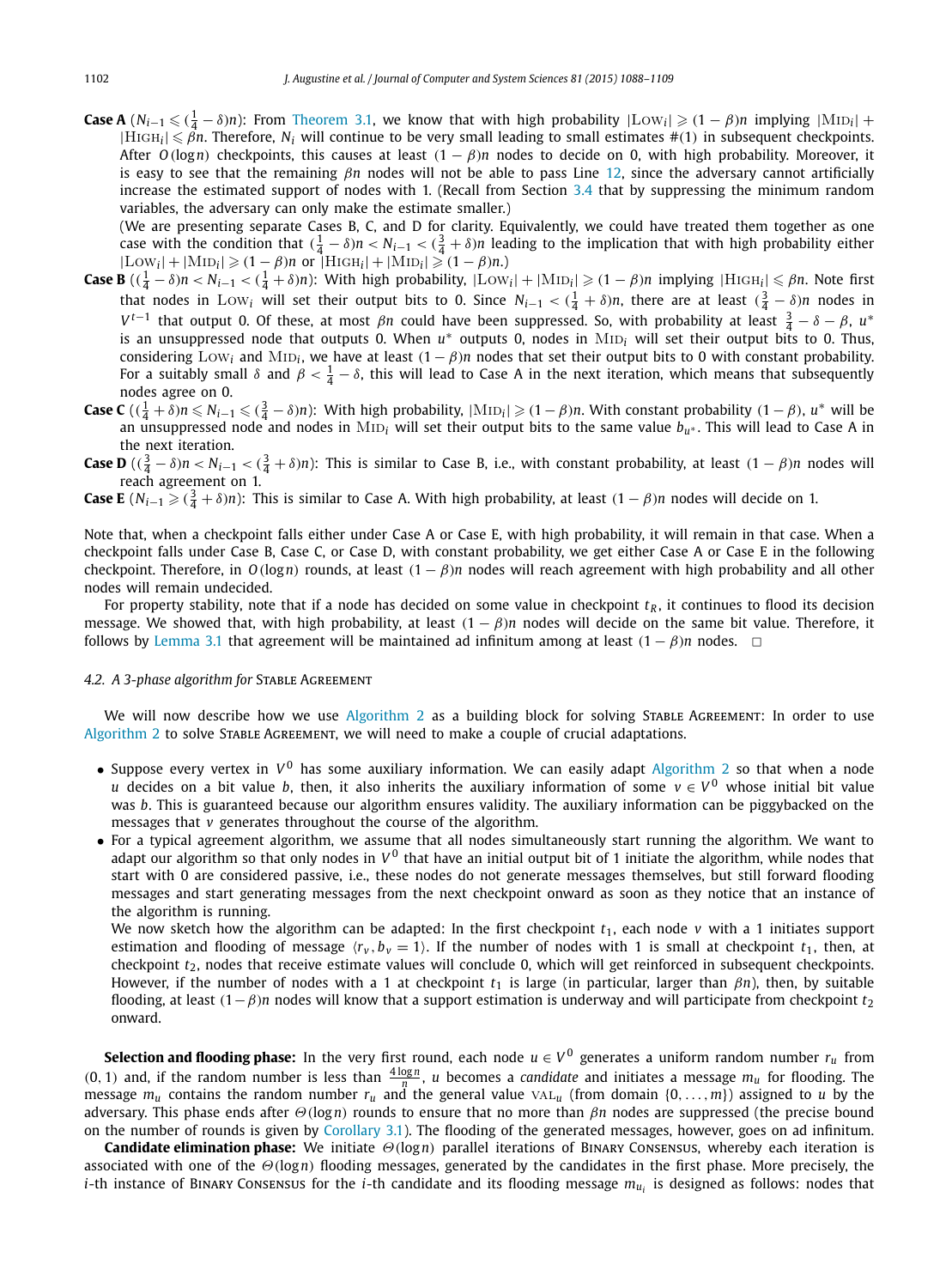<span id="page-15-0"></span>have received a flooded message  $m_{u_i}$ , set their input bit (of the *i*-th instance of BINARY CONSENSUS) to 1 and initiate BINARY Consensus. We say that a flooded message *mu* is a *survived candidate* message if the instance of Binary Consensus associated with it reached a decision value of 1.

**Confirmation phase:** Among the survived candidate messages, every node  $v$  chooses the message  $m_{u_i}$  among its received messages that has the smallest random number  $r_{u_i}$  (and associated general input value  $VAL_{u_i}$ ), and initiates a support estimation for the number of nodes that have received  $m_{u_i}$ . If the support estimation reveals a support of at least  $(1 - \beta - \delta)n$  for  $m_i$  then *v* decides on val<sub>*u*</sub>. Nodes keep flooding their decision ad infinitum.

Theorem 4.2. Consider the oblivious adversary and suppose that  $\varepsilon n$  nodes can be subject to churn in every round. The 3-phase algo*rithm* is correct with high probability and reaches STABLE AGREEMENT in  $O(\log^2 n)$  rounds.

**Proof.** Validity follows immediately from the fact that nodes only decide on some value that was the input value of a (survived) candidate.

We now argue almost everywhere agreement: Since all nodes choose independently whether to become candidate, a simple application of a standard Chernoff bound shows that the number of candidates is in the range [2log *n*, 8log *n*] with probability  $\geqslant 1-n^{-3}$ ; in the remainder of this proof, we condition on this event to be true.

Consider the message *mu* generated by some candidate *u* in the selection and flooding phase, and consider its associated instance of BINARY CONSENSUS: If  $m_u$  has reached at least  $(1 - \beta)n$  nodes by flooding, it follows by the properties of the Binary Consensus algorithm that the decision value of Binary Consensus will be 1 with probability 1 − *n*<sup>−</sup>2. On the other hand, if *mu* has <sup>a</sup> very small support (say, *βn*), the consensus value will be 0 with probability <sup>1</sup> − *<sup>n</sup>*−<sup>3</sup> (cf. Case A of the proof of [Theorem 4.1\)](#page-13-0), and, if the support of *mu* is neither too small nor too large, the nodes will reach consensus on either 0 or 1. Thus we can interpret a decision of 1 regarding the *i*-th message, as a confirmation that the *i*-th candidate had sufficiently large support. By taking a union bound, it follows that, with probability at least  $1 - n^{-2}$ , at least  $(1 - \beta)n$  nodes agree on the set of survived candidate messages, since they reached agreement in each iteration of Binary Consensus. Since the adversary is oblivious, each of the *Θ(*log*n)* flooding messages generated by the candidates will not be suppressed with probability at least  $(1 - \beta)$  (cf. [Corollary 3.2\)](#page-9-0). Therefore, with probability  $\geq 1 - n^{-2}$ , at least one candidate *u* will have  $|{\rm INFL}(u, O(\log n))| \geqslant (1 - \beta)n$  and thus the set of survived candidates *S* will be nonempty; let  $w \in S$  be the candidate who generated the smallest random number. When the support estimation is initiated in the third phase, a set of at least *(*1−*β)n* nodes will measure w's support to be at least  $(1 - \beta - \delta)n$  for some  $\delta > 2\beta$  with probability  $\geqslant 1 - n^{-2}$  (cf. [Theorem 3.1\)](#page-11-0) and decide on the value val*<sup>w</sup>* of *w*, whereas nodes that do not observe high support remain undecided. This shows almost everywhere agreement.

Analogously to [Algorithm 2,](#page-13-0) nodes in *S* flood their decision messages, which are adopted by newly incoming nodes. By virtue of [Lemma 3.1,](#page-7-0) the stability property is maintained ad infinitum.

The additional running time overhead of the above three phases excluding [Algorithm 2](#page-13-0) is only in *O(*log*n)*. This completes the proof of the theorem.  $\square$ 

#### **5. STABLE AGREEMENT under an adaptive adversary**

In this section we consider the Stable Agreement problem while dealing with a more powerful adaptive adversary. At the beginning of a round *r*, this adversary observes the entire state of the network and previous communication between nodes (including even previous outcomes of random choices!), and thus can adapt its choice of *G<sup>r</sup>* to make it much more difficult for nodes to achieve agreement.

It is instructive to consider the algorithms presented in Section [4](#page-12-0) in this context. Both approaches are doomed to fail in the presence of an adaptive adversary: For the STABLE AGREEMENT algorithm, the expected number of nodes that initiate flooding in the flooding phase is log*n*. Even though each of these nodes would have expanded its influence set to some constant size by the end of the next round, the adaptive adversary can spot and immediately churn out all these nodes before they can communicate with anyone else, thus none of these values will gain any support.

[Algorithm 2](#page-13-0) fails for the simple reason that the adversary can selectively suppress the flooding of the smallest generated random value  $z \in \{1, \ldots, n^k\}$  with attached bit  $b_z$  from ever reaching some 50% of the nodes, which instead might use a distinct minimum value *z'* (with an attached bit value  $b_z \neq b_z$ ) to guide their output changes.

To counter the difficulties we have mentioned, we relax the model. Firstly, we limit the order of the churn to  $\sqrt{n}$ . Secondly, we allow messages of up to a polynomial (in *n*) number of bits to be sent over a link in a single round. Under these relaxations, we can estimate the support of red nodes in the network simply by flooding all the unique identifiers of the red and non-red nodes (cf. [Theorem 3.2\)](#page-12-0).

Similarly to Section [4,](#page-12-0) we will first solve Binary Consensus under these assumptions and then show how to implement Stable Agreement. In this section we assume that the number of nodes in the network is sufficiently large, such that

$$
n \gg 4\beta^2. \tag{5.8}
$$

Moreover, we assume that every node can send and process up to  $O(n^c + \log m)$  bits per round, where *c* is a constant and *m* is the size of the input domain.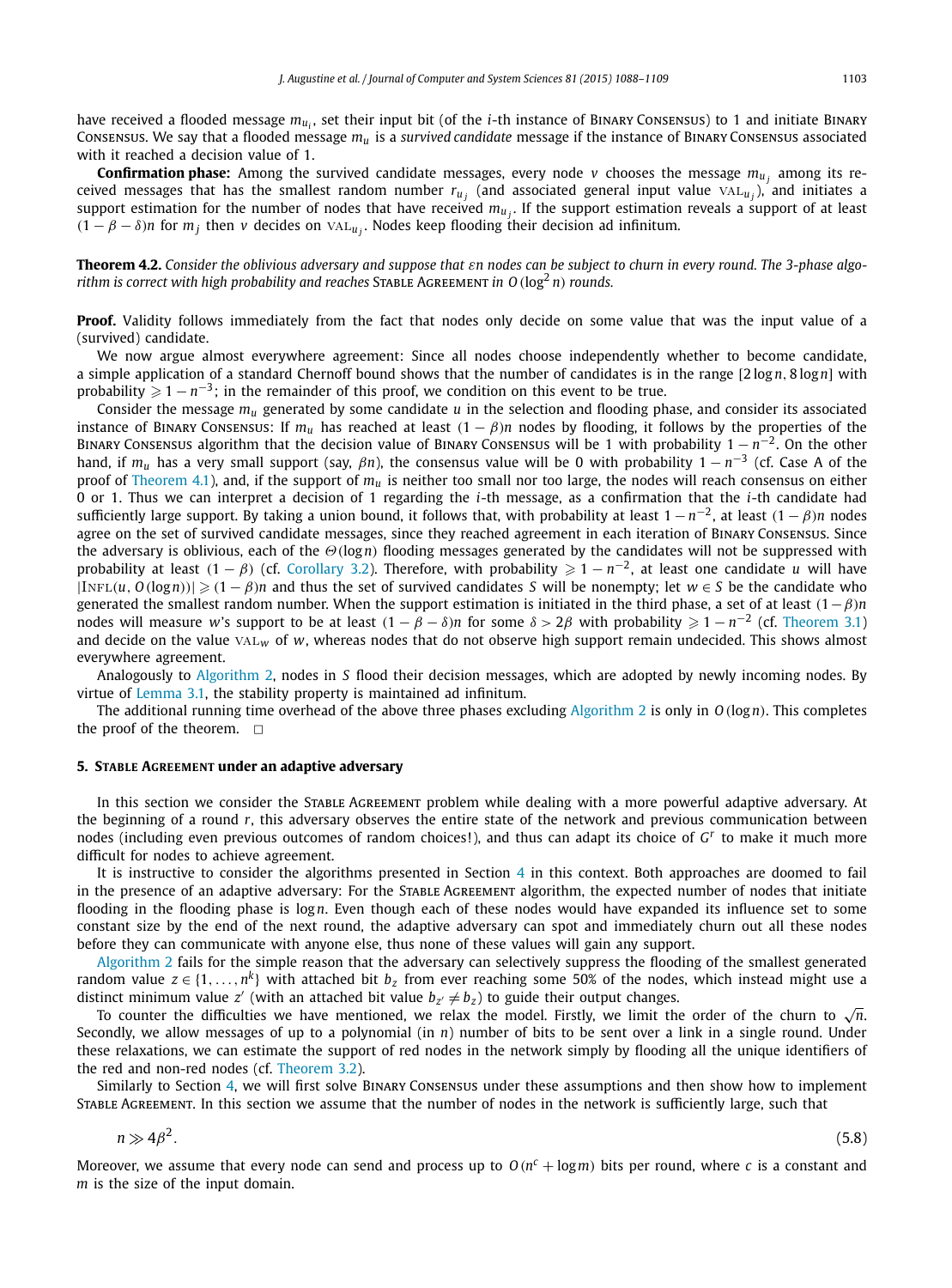#### <span id="page-16-0"></span>**Algorithm 3** Binary Consensus under an adaptive adversary; code executed by node *u*.

Let *decisionu* be initialized to ⊥. Let *b<sub>u</sub>* be the current output bit of *u*. If  $u \in V^0$ , then *b<sub>u</sub>* is initialized to the input value of *u*; otherwise it is set to ⊥. Let  $t_1 = 1$  be the first checkpoint round. Subsequent checkpoint rounds are given by  $t_i = t_{i-1} + O(\log^2 n)$ , for  $i > 1$ , with time between consecutive checkpoint rounds sufficient for unsuppressed nodes to reach a common influence (cf. [Lemma 3.4\)](#page-10-0). For the terminating checkpoint  $t<sub>R</sub>$ , we choose an  $R \in O(\log n)$ , i.e.,  $t_R \in O(\log^3 n)$ .

#### At every checkpoint round  $t_i$  excluding  $t_R$ :

1: Initiate support estimation (to be completed in checkpoint round  $t_{i+1}$ ).

### At every checkpoint round  $t_i$  excluding  $t_1$ ,  $t_R$ :

2: Use the support estimation initiated at checkpoint round *ti*−1. Let #*(*1*)* be the estimated support value for nodes that output 1.

3: **if** support estimation is not accurate within  $[\mathcal{R} - \frac{\beta \sqrt{n}}{2}, \mathcal{R} + \frac{\beta \sqrt{n}}{2}]$  then

4: Do nothing. 5: **else if**  $#(1) < \frac{n}{2} - \frac{\beta \sqrt{n}}{2}$  then 6:  $b_u \leftarrow 0$ . 7: **else if**  $#(1) > \frac{n}{2} + \frac{\beta \sqrt{n}}{2}$  then 8:  $b_u \leftarrow 1$ . 9: **else** 10: **if** the outcome of an unbiased coin flip is heads **then** 11:  $b_u \leftarrow 0$ . 12: **else** 13:  $b_u \leftarrow 1$ . At terminating checkpoint round  $t_R$ : 14: **if**  $\#(1) \ge \frac{n}{2}$  **then** 15:  $decision_u \leftarrow 1$ .

16: Flood a 1-decision message ad infinitum.

17: **else if**  $\#(0) \ge \frac{n}{2}$  **then** 

18:  $\text{decision}_{u} \leftarrow 0.$ 

19: Flood a 0-decision message ad infinitum.

#### **If** *u* **receives a** *b***-decision message:**

20:  $decision_u \leftarrow b$ 

#### *5.1.* Binary Consensus

We now describe an algorithm for solving Binary Consensus, which is similar in spirit to [Algorithm 2.](#page-13-0) The main difference is the handling of the case where the support of the nodes that output 1 is roughly equal to the support of the nodes with output bit 0. In this case we rely on the variance of random choices made by individual nodes to sway the balance of the support towards one of the two sides with constant probability.

First, we argue why this technique does not work when the churn limit is *ω(* <sup>√</sup>*n)*: In our algorithm we handle the case where the support of 0 and 1 is roughly equal, by causing each node to update its current output bit to the outcome of a where the support of 0 and 1 is roughly equal, by causing each hode to update its current output bit to the outcome of a<br>(private) unbiased coin flip. The standard deviation that we get for the sum of these individual ran (private) unbiased coin lifp. The standard deviation that we get for the sum of these individual random variables is  $O(\sqrt{n})$ <br>and the event where the balance is swayed by  $O(\sqrt{n})$  occurs with constant probability. But since and the event where the balance is swayed by  $O(\sqrt{n})$  occurs with constant probability, but since the adversary is adaptive and has  $\omega(\sqrt{n})$  churn to play with, it can immediately undo this favorable imbalance by churning support of 0 and 1 will yet again be roughly equal.

**Theorem 5.1.** Algorithm 3 solves BINARY CONSENSUS with high probability and reaches stability within  $O(log^3 n)$  rounds, in the *presence of an adaptive adversary and up to ε* <sup>√</sup>*n churn per round.*

**Proof.** First consider the validity property: Suppose that all nodes start with input value 1. [Theorem 3.2](#page-12-0) guarantees that any node *u* that receives insufficiently many identifiers for support estimation, will execute Line 4 and therefore never set its output to 0. On the other hand, if *u* does receive sufficiently many samples, again [Theorem 3.2](#page-12-0) ensures that it will always pass the if-check in Line 7. Thus, no node can ever output 0. The case where all nodes start with 0 can be argued analogously.

Next, we will show that Algorithm 3 satisfies almost everywhere agreement. Let *Ni* be the number of vertices at checkpoint round  $t_i$  with output bit 1. Let  $Low_i$ ,  $High_i$ , and  $MID_i$ , respectively, be the sets of nodes in  $V^{t_i}$  for which  $\#(1) \le n/2 - \frac{\beta \sqrt{n}}{2}$ ,  $\#(1) \ge n/2 + \frac{\beta \sqrt{n}}{2}$ , and  $n/2 - \frac{\beta \sqrt{n}}{2} \le \#(1) < n/2 + \frac{\beta \sqrt{n}}{2}$ ; note that nodes are placed in Low<sub>1</sub>, High<sub>1</sub>, and  $n/2 - \frac{\beta \sqrt{n}}{2}$ ,  $\#(1) \ge n/2 + \frac{\beta \sqrt{n}}{2}$ MiD<sub>i</sub> based on their #(1) values, which are estimates of  $N_{i-1}$ , not  $N_i$ . In a slight abuse of notation, we use Low<sub>i</sub>, MiD<sub>i</sub>, and High*<sup>i</sup>* to also refer to their respective cardinalities. Clearly, we have that

 $Low<sub>i</sub> + MID<sub>i</sub> + HIGH<sub>i</sub> = n$ .

Furthermore, observe that either Low*<sup>i</sup>* or High*<sup>i</sup>* will be 0. Otherwise, we will have two nodes such that one estimates *N<sub>i</sub>*−1 below  $n/2 - \frac{\beta \sqrt{n}}{2}$ , while the other estimates it above  $n/2 + \frac{\beta \sqrt{n}}{2}$  — a violation of [Theorem 3.2.](#page-12-0)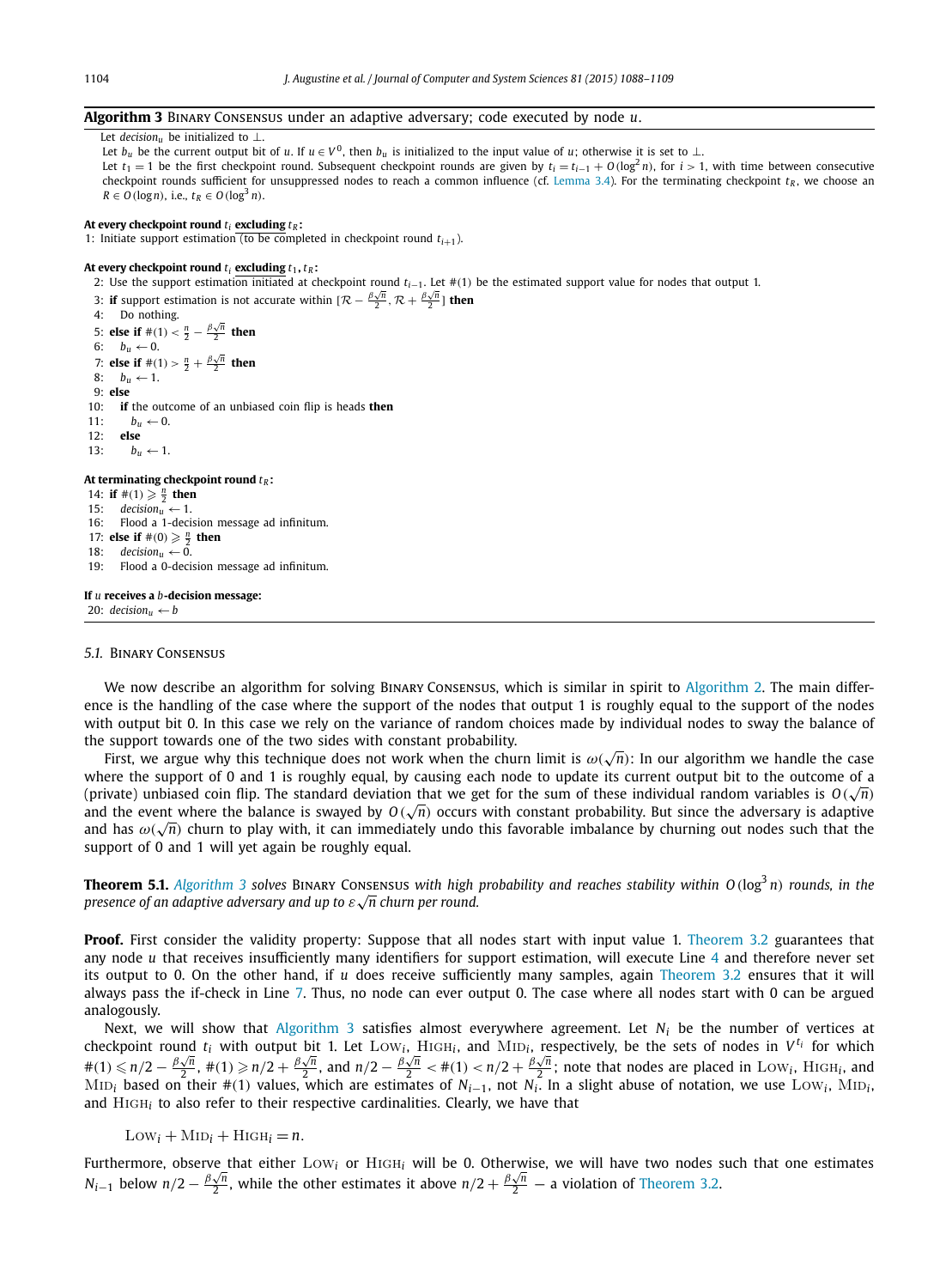Consider the following cases:

**Case A**  $(N_{i-1} < n/2 - \beta \sqrt{n})$ : From [Theorem 3.2,](#page-12-0) Low<sub>i</sub>  $\ge n - \beta \sqrt{n}$  and all nodes in Low<sub>i</sub> will set themselves to output 0. Once this case is reached in some checkpoint, it will be reached in all future checkpoints until  $t_R$  with high probability. Therefore, the algorithm guarantees almost everywhere agreement on 0 in  $t_R$ ; with high probability, nodes do not pass Line [14](#page-16-0) in checkpoint  $t_R$ , thus no node will ever decide on 1.

**Case B** (*N<sub>i−1</sub> > n/2* + *β* $\sqrt{n}$ ): This case is similar to Case A with the difference that almost all nodes decide on 1. **Case B** ( $N_{i-1} > n/2 + p\sqrt{n}$ ): This case is similar to case A with the case C ( $n/2 - \beta\sqrt{n} \le N_{i-1} \le n/2$ ): Notice that  $H_1 = 0$ . Therefore,

$$
Low_i + MID_i \geqslant n - \beta \sqrt{n}.\tag{5.9}
$$

We consider two subcases:

**1.** In this case, we assume that  $Low_i$  is at least  $n/2 + \beta \sqrt{n}$ . This will set  $N_i < n/2 - \beta \sqrt{n}$  putting the network in Case A in the next checkpoint.

**2.** In this case, we assume that Low*<sup>i</sup> < <sup>n</sup>/*<sup>2</sup> + *β* <sup>√</sup>*n*. This implies that

$$
MID_i \geq n - Low_i - \beta \sqrt{n} \geq n/2 - 2\beta \sqrt{n}.
$$

The nodes in MID<sub>i</sub> will choose 1 or 0 with equal probability. The number of nodes that choose 0 is a binomial distribution with mean  $\frac{Mf_{1D_f}}{2}$  and standard deviation  $\frac{\sqrt{Mf_{1D}}i}{2}$ . Clearly, with some constant probability,  $\frac{Mf_{1D_f}}{2} + \frac{\sqrt{Mf_{1D}}i}{2}$  or more nodes in the set MID<sub>i</sub> will set themselves to output 0. Therefore, with constant probability,

$$
N_i < n - \text{Low}_i - \frac{\text{MD}_i}{2} - \frac{\sqrt{\text{MD}_i}}{2}
$$
\n
$$
< n - \text{Low}_i - \frac{n - \text{Low}_i - \beta\sqrt{n}}{2} - \frac{\sqrt{n - \text{Low}_i - \beta\sqrt{n}}}{2}
$$

Clearly,  $N_i < \frac{n}{2} - \beta \sqrt{n}$  if

$$
3\beta\sqrt{n} < \sqrt{n-\mathrm{Low}_i - \beta\sqrt{n}},
$$

which means that

$$
Low_i + \beta \sqrt{n} < n - 9\beta^2 n.
$$

We know that  $\text{Low}_i < \frac{n}{2} + \beta \sqrt{n}$ . Therefore,  $N_i < \frac{n}{2} - \beta \sqrt{n}$  if

$$
\frac{n}{2}+2\beta\sqrt{n} < n-9\beta^2 n,
$$

that is,

$$
2\beta < \sqrt{n}\bigg(\frac{1}{2}-9\beta^2\bigg).
$$

In other words, as long as

$$
n > \frac{4\beta^2}{(\frac{1}{2} - 9\beta^2)^2},\tag{5.10}
$$

it holds with constant probability that

$$
N_i < \frac{n}{2} - \beta \sqrt{n},
$$

which will put the network in Case A at the next checkpoint round. Assumption [\(5.8\)](#page-15-0) guarantees that condition (5.10) is easily met.

**Case D** (*n/*2 *< Ni*−<sup>1</sup> *n/*2 + *β* <sup>√</sup>*n*)**:** Using arguments similar to Case C, we can show that with constant probability,

$$
N_i > \frac{n}{2} + \beta \sqrt{n},
$$

thereby, putting the network in Case B.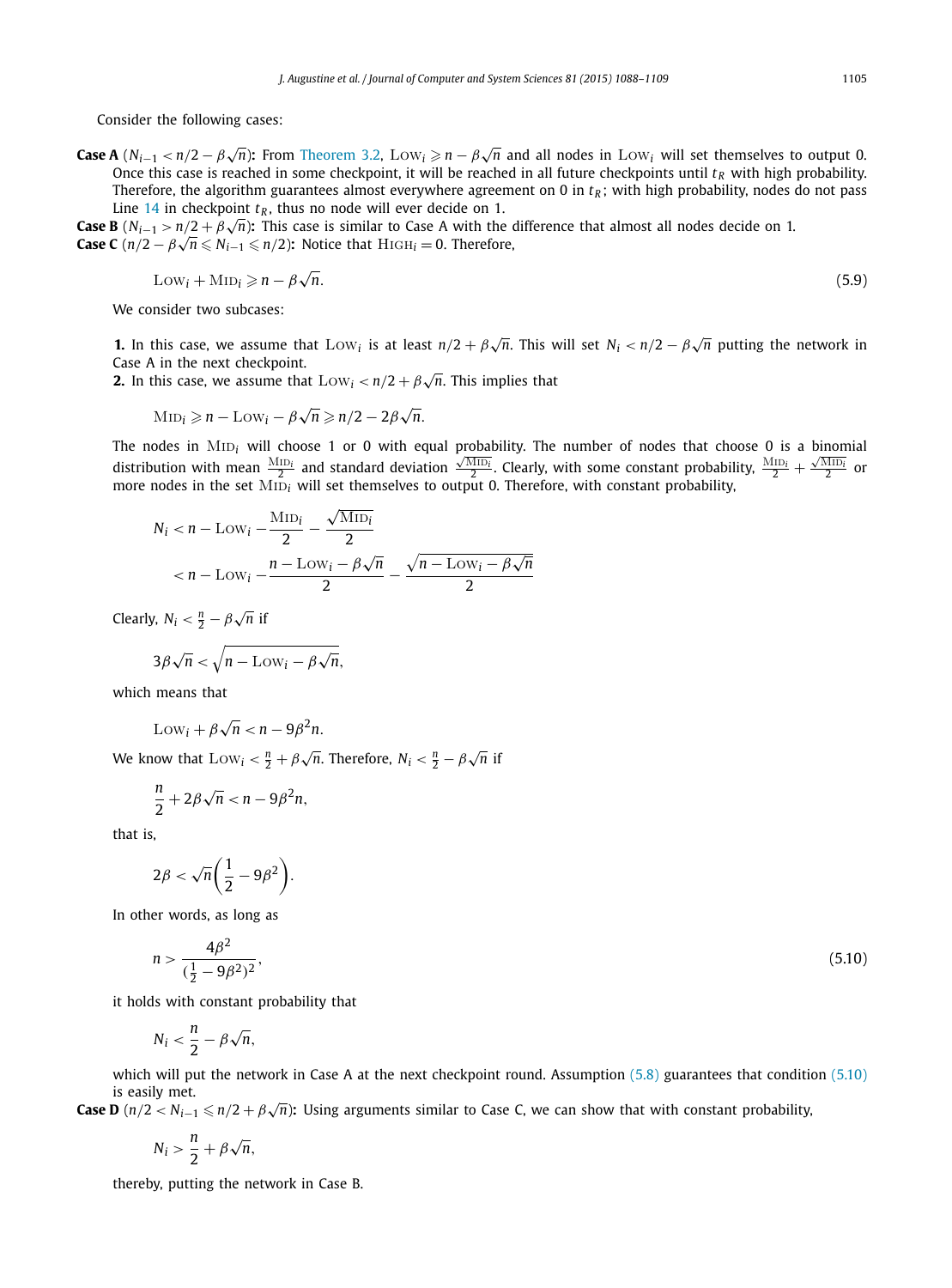#### <span id="page-18-0"></span>**Algorithm 4** Solving Stable Agreement using Binary Consensus. Pseudo code for node *u*.

1: Suppose that node  $u$  starts with an initial general input value  $\text{VAL}_{u}$ .

- 2: **for**  $i \leftarrow 0$  to logm **do**
- 3: Node *u* initiates Binary Consensus by proposing the *i*-th bit of its current val*<sup>u</sup>* . Recall that Binary Consensus will be reached in *O(*log3 *n)* rounds.
- 4: When participating in the support estimation that is part of Binary Consensus, each node *u* piggybacks its val*<sup>u</sup>* on top of the support estimation message.
- 5: Let *di* be the decision returned by Binary Consensus algorithm. If node *u* has decided on bit value *di* ∈ {0*,* 1}, then *u* has learned of a general input value VAL where the *i*-th bit is  $d_i$ : Node *u* updates its current value VAL<sub>u</sub> by setting it to VAL and floods VAL<sub>u</sub> along the decision message according to the Binary Consensus algorithm.
- 6: If *u* did not decide in the BINARY CONSENSUS algorithm, then *u* does not propose a value in the  $(i + 1)$ -th iteration.
- 7: If *u* did not decide in the last iteration, it remains undecided. Otherwise, *u* returns the val*<sup>u</sup>* as its decision value and floods this value ad infinitum.

Clearly, after  $O(\log n)$  checkpoint rounds the network will reach either Case A or Case B<sup>9</sup> with high probability and hence achieve almost everywhere agreement on either 0 or 1.

For property stability, note that if a node has decided on some value  $\neq \perp$  in checkpoint  $t_R$ , it continues to flood its decision message. Since at least  $(1 - \beta)n$  have decided, it follows by [Lemma 3.1](#page-7-0) that any nodes that have been churned in will also decide on this value within a constant number of rounds, thus agreement will be maintained ad infinitum.  $\Box$ 

#### *5.2.* Stable Agreement

Now that we have a solution for Binary Consensus, we will show how to use it to solve Stable Agreement where nodes have input values from some set  $\{0,\ldots,m\}$ , for  $m\geqslant 1$ . Given some input value  $\vee$ AL we can write it in the base-2 number system as  $(b_0, \ldots, b_{\log m})$  where  $b_i \in \{0, 1\}$ , for  $0 \le i \le \log m$ . We call VAL a general input value and  $b_i$  a binary input value.

The basic idea of the Stable Agreement algorithm is to run an instance of the Binary Consensus algorithm for each  $b_i$  and then combine the agreed bits  $d_1, \ldots, d_{\log m}$  to obtain agreement on the general input values. We now describe our algorithm; the detailed pseudo code is presented in Algorithm 4. Consider the *i*-th iteration of Algorithm 4 and suppose that *d*<sub>1</sub>*,...,d<sub>i−1</sub>* are the first *i* −1 decision values of the previous *i* −1 iterations of the BINARY CONSENSUS algorithm. We say that a node *u* knows a general input value matching the first *i* binary decision values, if *u* has knowledge of a some vAL  $\in \{0, \ldots, m\}$ that was the input value of some node *<sup>v</sup>* and the first *<sup>i</sup>* −1 bits of val are exactly *<sup>d</sup>*1*,...,di*−1. We denote the *<sup>i</sup>*-th bit value of a general value val by val[*i*]. Recall that the Binary Consensus algorithm executes the support estimation routines developed in Section [3.5.](#page-12-0) We slightly modify the support estimation routine by requiring each node *u* to also piggyback its current general value val*<sup>u</sup>* onto the message it generates for support estimation. Moreover, when *u* floods the decision message of the Binary Consensus algorithm, it also piggybacks val*u*. Whenever a node *v* updates its current output bit value to *b*, this guarantees that *v* has learned of a general value  $VAL<sub>W</sub>$  that has *b* as its first bit. Thus *v* sets  $VAL<sub>V</sub>$  to the new value  $VAL_{w}$  and chooses its next input value for the  $(i + 1)$ -th iteration of the BINARY CONSENSUS algorithm to be the  $(i + 1)$ -th bit of  $VAL<sub>v</sub>$ . This is formalized in the following lemma:

Lemma 5.1. Consider iteration i of the BINARY CONSENSUS subroutine executed in Algorithm 4. If a node u has a current binary output *value of b*, *then the i*-*th bit of*  $VAL<sub>u</sub>$  *is b*.

**Proof.** We will show the result by induction over the iterations of the Binary Consensus algorithm. Initially, in the first iteration, node *u* uses the first bit of its input value val*u*. Now suppose that *u* sets its output bit to 1 − *b* at some point during the first iteration. We say that *u* violates *general validity*. There are two possible cases: In the first case, *u* observed a sufficiently large support for 1−*b* and thus received a support estimation message generated by a node *v* that had a current output bit 1 − *b*, while in the second case *u* received a decision message generated by *v*. In either case, it follows from the description of the algorithm that node *v* has piggybacked val<sub>*v*</sub> on top of this message. If val<sub>*v*</sub> [*i*] = 1 − *b*, then *v* has updated its own output bit without updating  $\text{VAL}_{v}$ , due to receiving some message from another node v', and both nodes, *v* and *v* , violate general validity. By backwards traversing this chain of nodes that violate general validity, we eventually reach a node *w* which has set its output bit value to 1−*b* but val*<sup>w</sup>* [*i*] = *b*, without having received a message from a node that violates general validity. According to the Binary Consensus algorithm, *w* only sets its bit value to 1 −*b* if it has either observed sufficient support for 1 − *b* or received a decision message containing a value of 1 − *b*. In both cases, it follows from the description of the algorithm that *w* updates vAL<sub>*w*</sub> to the piggybacked general value, the *i*-th bit of which is  $1 - b$ , providing a contradiction.  $\Box$ 

The above lemma guarantees that we can combine the decision bits of the Binary Consensus iterations to get a general decision value that satisfies validity. We can therefore show the following theorem:

**Theorem 5.2.** Suppose that the network is controlled by an adaptive adversary who can subject up to  $\varepsilon\sqrt{n}$  nodes to churn in every round. There is an algorithm that solves STABLE AGREEMENT with high probability and reaches stability in O( $\log m \log^3 n$ ).

 $9$  Due to Eq.  $(5.8)$  we know that Cases A and B exist.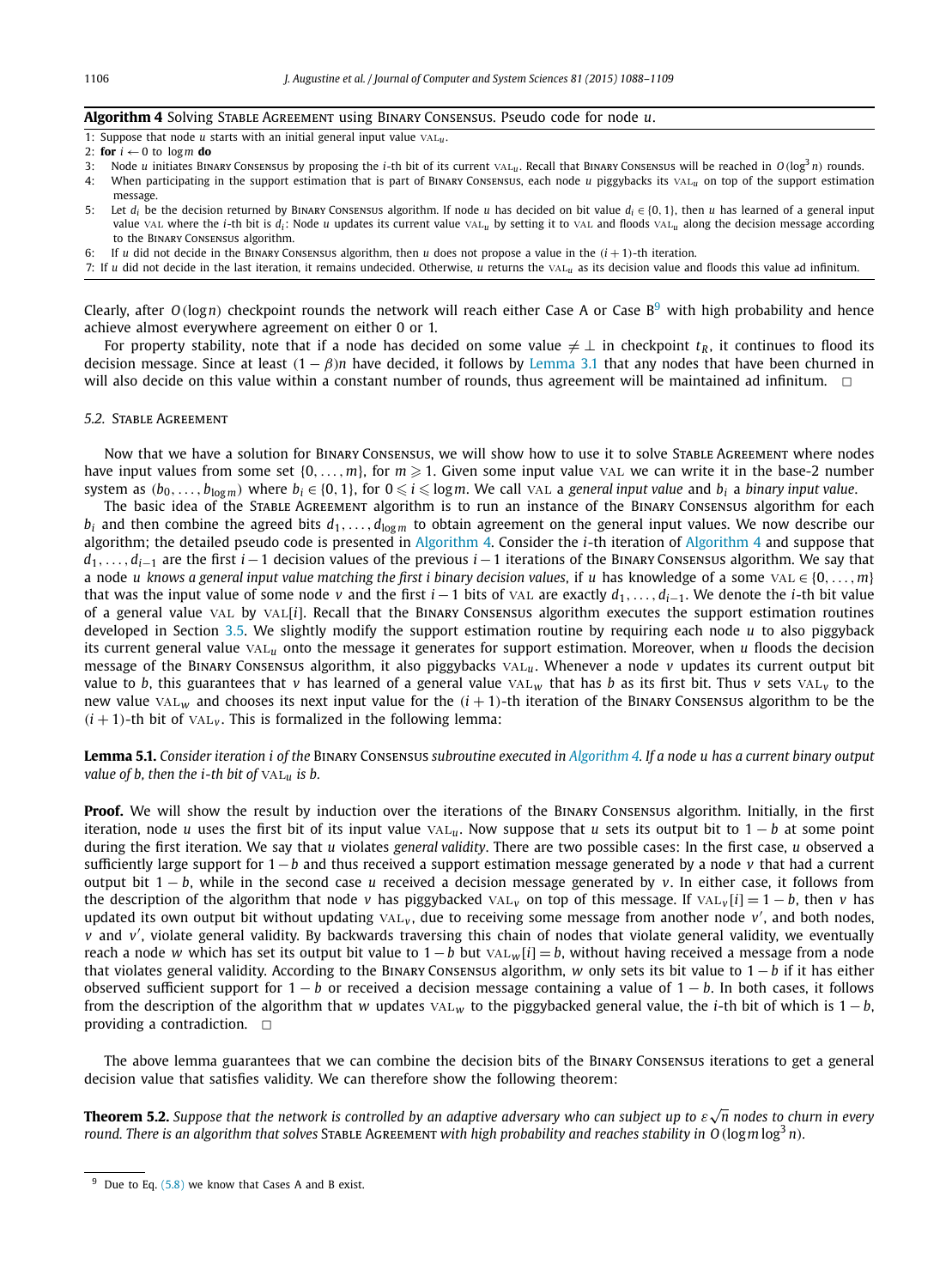<span id="page-19-0"></span>For validity, we argue that [Algorithm 4](#page-18-0) maintains the following invariant at the end of every iteration *i*: a node that is aware of the decision (bit) values of the first *i* runs of the Binary Consensus subroutine, has knowledge of a general value matching the first *i* binary decision values. By [Lemma 5.1,](#page-18-0) it follows that if a node *u* proposes a bit *b* in iteration *i*, then *b* is the *i*-th bit of some general input value val. This guarantees that the sequence of decision bits corresponds to some general input value and thus satisfies validity.

Finally, we observe that the proof of stability is identical to the Binary Consensus algorithm, thus completing the proof.  $\Box$ 

#### **6. Impossibility of a deterministic solution**

In this section we show that there is no deterministic algorithm to solve STABLE AGREEMENT even when the churn is restricted to only a constant number of nodes per round. As a consequence, randomization is a necessity for solving STABLE **AGREEMENT.** 

We introduce some well known standard notations (see  $[7, Chap. 5]$ ) used for showing impossibility results of agreement problems. The *configuration C<sup>r</sup>* of the network at round *r* consists of

- the graph of the network at that point in time, and
- the local state of each node in the network.

A specific run  $\rho$  of some STABLE AGREEMENT algorithm  $\cal{A}$  is entirely determined by an infinite sequence of configurations  $C^0$ ,  $C^1$ ,... where  $C^0$  contains the initial state of the graph before the first round. Consider the input value domain {0, 1}. A configuration *<sup>C</sup><sup>r</sup>* is *1-valent* (resp., *0-valent*) if all possible runs of <sup>A</sup> that share the common prefix up to and including *<sup>C</sup>r*, lead to an agreement value of 1 (resp., 0). Note that this decision value refers to the decision of the large majority of nodes; strictly speaking, a small fraction of nodes might remain undecided on ⊥. A configuration is *univalent* if it is either 1-valent or 0-valent. Any configuration that is not univalent is called a *bivalent* configuration. The following observation follows immediately from the definition of the STABLE AGREEMENT problem.

**Observation 6.1.** Consider a bivalent configuration  $C<sup>r</sup>$  in round r reached by an algorithm A that solves STABLE AGREEMENT and *ensures almost everywhere agreement. No node in*  $V^r$  *can have decided on a value*  $\neq \bot$  *by round r.* 

**Theorem 6.1.** Suppose that the sequence of graphs  $(G^r)_{r\geqslant 0}$  is an expander family with maximum degree  $\Delta$ . Assume that the churn is limited to at most  $\Delta + 1$  nodes per round. There is no deterministic algorithm that solves STABLE AGREEMENT if the network is controlled *by an adaptive adversary.*

**Proof.** We use an argument that is similar to the argument used in the proof that  $f + 1$  rounds are required for consensus in the presence of *f* faults (cf. [7, [Chap.](#page-20-0) 5]). For the purpose of this impossibility proof, we restrict the input domain of nodes to {0*,* 1} and allow arbitrary congestion on the communication channels. Moreover, we assume that the topology of the network is fixed throughout the run. Thus the adversary can only "replace" nodes at the same position by some other nodes.

For the sake of contradiction, assume that such a deterministic algorithm  $A$  exists that solves STABLE AGREEMENT under the assumed settings. We will prove our theorem by inductively constructing an infinite run *ρ* of this algorithm consisting of a sequence of bivalent configurations. By virtue of Observation 6.1 this allows us to conclude that nodes do not reach almost everywhere agreement.

To establish the basis of our induction, we need to show that there is an initial bivalent configuration  $C^0$  at the start of round 1. Assume in contradiction that there is no bivalent starting configuration. Let  $D_0$  (resp.  $D_1$ ) be the configuration where all nodes start with a value 0 (resp., 1); note that by validity the decision value must be on 0 (resp., 1). Consider the sequence of configurations starting at  $D_0$  and ending at  $D_1$  where the only difference between any two configurations adjacent (in this sequence) is a single bit, i.e., exactly 1 node has a different input value. Since *D*<sub>0</sub> is 0-valent and *D*<sub>1</sub> is 1-valent, this implies that there are two possible starting configurations in this sequence,  $C_0^0$  and  $C_1^0$ , in which (i) the input values are the same for all but one node  $u^0$ , but (ii)  $C_0^0$  is 0-valent whereas  $C_1^0$  is 1-valent. Consider the respective one-round extension of  $C_0^0$  and  $C_1^0$  where the adversary simply churns out node  $u^0$ . Both successor configurations  $C_0^1$  and  $C_1^1$ are indistinguishable for all other nodes, in particular they have no way of knowing what initial value was assigned to *u*0,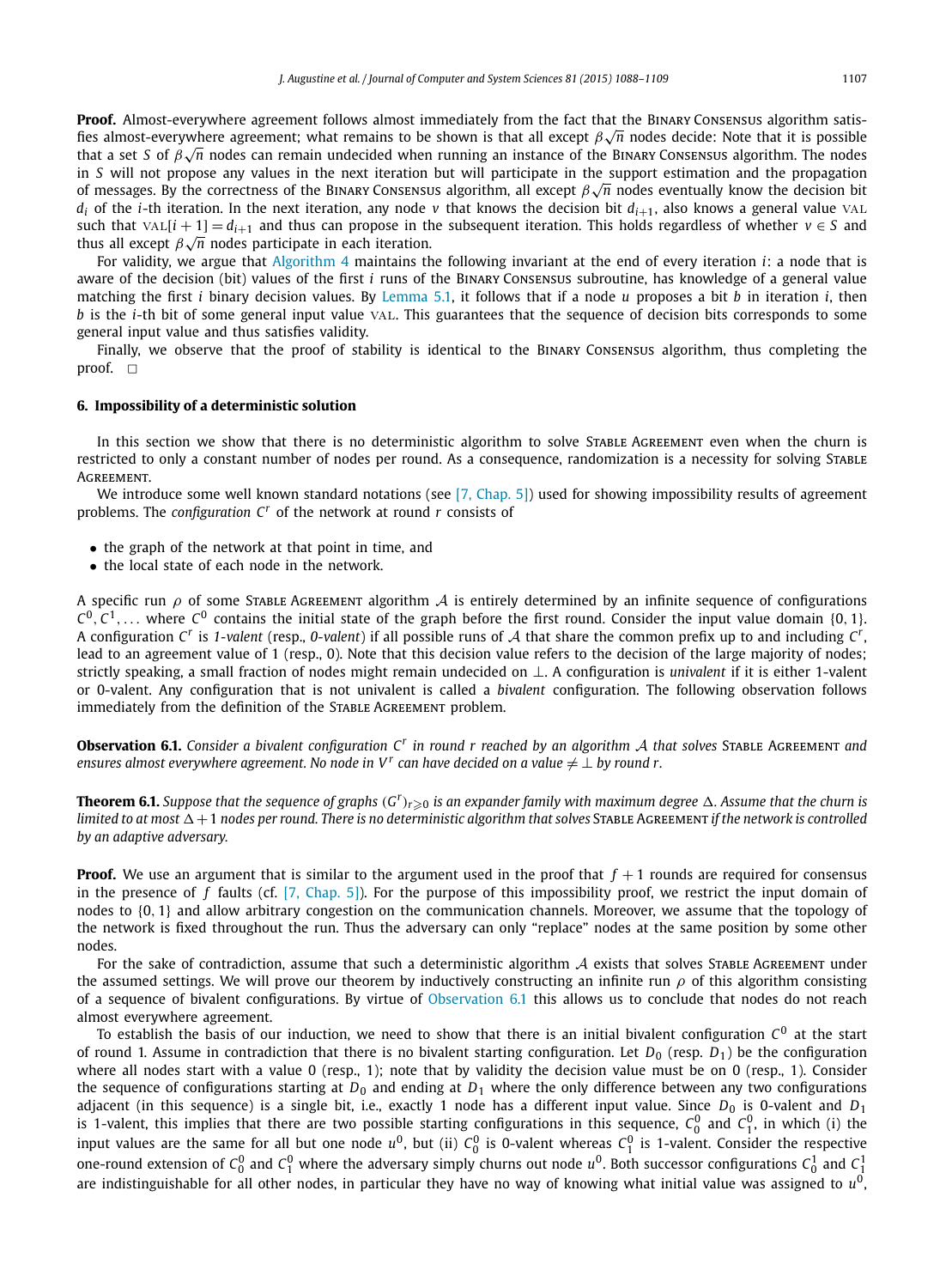<span id="page-20-0"></span>since all witnesses have been removed by the adversary. Therefore,  $C_0^1$  and  $C_1^1$  must both be either 0-valent or 1-valent,<br>a contradiction. This shows that there is an initial bivalent configuration, thereby establi

For the inductive step, we assume that the network is in a bivalent configuration *Cr*−<sup>1</sup> at the end of round *r* −1. We will extend *Cr*−<sup>1</sup> by one round (guided by the adversary) that yields another bivalent configuration *Cr*. Assume for the sake of a contradiction that every possible one-round extension of *Cr*−<sup>1</sup> yields a univalent configuration. Without loss of generality, assume that the one-round extension *γ* where no node is churned out is 1-valent and yields configuration *C<sup>r</sup>* <sup>1</sup>. Since by assumption  $C^{r-1}$  was bivalent, there is another one-round extension  $\gamma'$  that yields a 0-valent configuration  $C_0^r$ . Moreover, we know that a nonempty set *S* of size at most  $\Delta+1$  nodes must have been subject to churn in  $\gamma'$ . (This is the only difference between  $C_0^r$  and  $C_1^r$  — recall that the edges of the graph are stable throughout the run.)

Let *S'* be a subset of *S* and let  $\gamma_{S'}$  be the one-round extension of  $C^{r-1}$  that we get when only nodes in *S'* are churned out. Clearly,  $γ = γ$ <sub>Ø</sub> and  $γ' = γ_5$ . Consider the lattice of all such one-round extension bounded by  $γ$  and  $γ'$  that is given by the power set of *S*. Starting at *γ* and moving towards *γ'* along some path, we must reach a one-round extension  $γ_{(ν_1,...,ν_k)}$ that yields a 1-valent configuration  $D_1^r$ , whereas the next point on this path is some one-round extension  $\gamma_{\{v_1,\dots,v_{k+1}\}}$  that ends in a 0-valent configuration  $D_0^r$ . The only difference between these two extensions is that node  $v_{k+1}$  is churned out in the latter but not in the former extension. Now consider the one-round extensions of  $D_0^r$  and  $D_1^r$  where  $v_{k+1}$  and all its neighbors are churned out, yielding  $D_0^{r+1}$  and  $D_1^{r+1}$ . For all other nodes,  $D_0^r$  and  $D_1^r$  are indistinguishable and therefore they must either both be 0-valent or both be 1-valent. This, however, is a contradiction.  $\Box$ 

Considering that expander graphs usually are assumed to have constant degree, [Theorem 6.1](#page-19-0) implies that even if we limit the churn to a constant, the adaptive adversary can still beat any deterministic algorithm.

#### **7. Conclusion**

We have introduced a novel framework for analyzing highly dynamic distributed systems with churn. We believe that our model captures the core characteristics of such systems: a large amount of churn per round and a constantly changing network topology. Future work involves extending our model to include Byzantine nodes and corrupted communication channels. Furthermore, our work raises some key questions: How much churn can we tolerate in an adaptive setting? Are there algorithms that tolerate linear (in *n*) churn in an adaptive setting? We show that we can tolerate *O(* <sup>√</sup>*n)* churn in an adaptive setting, but it takes a polynomial (in *n*) number of communication bits per round. An intriguing problem is to reduce the number of bits to polylogarithmic in *n*.

While the main focus of this paper was achieving agreement among nodes which is one of the most important tasks in a distributed system, as a next step, it might be worthwhile to investigate whether the techniques presented in this paper can serve as useful building blocks for tackling other important tasks like aggregation or leader election in highly dynamic networks.

#### **References**

- [1] Yehuda Afek, Baruch Awerbuch, Eli Gafni, Applying static network protocols to dynamic networks, in: FOCS, 1987, [pp. 358–370.](http://refhub.elsevier.com/S0022-0000(14)00140-8/bib6166656B2B61673A64796E616D6963s1)
- [2] Yehuda Afek, Eli Gafni, Adi Rosen, The slide mechanism with [applications](http://refhub.elsevier.com/S0022-0000(14)00140-8/bib6166656B2B67723A736C696465s1) in dynamic networks, in: ACM PODC, 1992, pp. 35–46.
- [3] R. Ahlswede, N. Cai, S. Li, R. Yeung, Network [information](http://refhub.elsevier.com/S0022-0000(14)00140-8/bib61686C73776564652B636C793A636F64696E67s1) flow, IEEE Trans. Inf. Theory 46 (4) (2000) 1204–1216.
- [4] James Aspnes, Navin Rustagi, Jared Saia, Worm versus alert: who wins in a battle for control of a large-scale network?, in: OPODIS, 2007, [pp. 443–456.](http://refhub.elsevier.com/S0022-0000(14)00140-8/bib4152533037s1)
- [5] James Aspnes, Gauri Shah, Skip graphs, in: SODA, 2003, [pp. 384–393.](http://refhub.elsevier.com/S0022-0000(14)00140-8/bib736B6970s1)
- [6] James Aspnes, Udi Wieder, The expansion and mixing time of skip graphs with applications, in: SPAA, 2005, [pp. 126–134.](http://refhub.elsevier.com/S0022-0000(14)00140-8/bib736B6970657870s1)
- [7] Hagit Attiya, Jennifer Welch, Distributed Computing: [Fundamentals,](http://refhub.elsevier.com/S0022-0000(14)00140-8/bib41573034s1) Simulations and Advanced Topics, 2nd edition, John Wiley Interscience, March [2004.](http://refhub.elsevier.com/S0022-0000(14)00140-8/bib41573034s1)
- [8] John Augustine, Gopal [Pandurangan,](http://refhub.elsevier.com/S0022-0000(14)00140-8/bib706F64633133s1) Peter Robinson, Fast byzantine agreement in dynamic networks, in: PODC, 2013, pp. 74–83.
- [9] Chen Avin, Michal Koucký, Zvi Lotker, How to explore a [fast-changing](http://refhub.elsevier.com/S0022-0000(14)00140-8/bib6176696E2B6B6C3A64796E616D6963s1) world (cover time of a simple random walk on evolving graphs), in: ICALP, 2008, [pp. 121–132.](http://refhub.elsevier.com/S0022-0000(14)00140-8/bib6176696E2B6B6C3A64796E616D6963s1)
- [10] B. Awerbuch, F.T. Leighton, Improved approximation algorithms for the [multi-commodity](http://refhub.elsevier.com/S0022-0000(14)00140-8/bib61776572627563682B6C3A666C6F77s1) flow problem and local competitive routing in dynamic networks, in: ACM STOC, May 1994, [pp. 487–496.](http://refhub.elsevier.com/S0022-0000(14)00140-8/bib61776572627563682B6C3A666C6F77s1)
- [11] Baruch Awerbuch, Boaz Patt-Shamir, David Peleg, Michael E. Saks, Adapting to [asynchronous](http://refhub.elsevier.com/S0022-0000(14)00140-8/bib61776572627563682B7070733A64796E616D6963s1) dynamic networks, in: STOC, 1992, pp. 557–570.
- [12] Baruch Awerbuch, Christian Scheideler, Group spreading: a protocol for provably secure distributed name service, in: ICALP, 2004, [pp. 183–195.](http://refhub.elsevier.com/S0022-0000(14)00140-8/bib61776572627563683A67726F7570s1)
- [13] Baruch Awerbuch, Christian Scheideler, The hyperring: a [low-congestion](http://refhub.elsevier.com/S0022-0000(14)00140-8/bib687970657272696E67s1) deterministic data structure for distributed environments, in: SODA, 2004, [pp. 318–327.](http://refhub.elsevier.com/S0022-0000(14)00140-8/bib687970657272696E67s1)
- [14] Baruch Awerbuch, Christian Scheideler, Robust random number generation for peer-to-peer systems, in: OPODIS, 2006, [pp. 275–289.](http://refhub.elsevier.com/S0022-0000(14)00140-8/bib61776572627563683A72616E646F6Ds1)
- [15] Baruch Awerbuch, Christian [Scheideler,](http://refhub.elsevier.com/S0022-0000(14)00140-8/bib41533039s1) Towards a scalable and robust DHT, Theory Comput. Syst. 45 (2009) 234–260.
- [16] Amitabha Bagchi, Ankur Bhargava, Amitabh [Chaudhary,](http://refhub.elsevier.com/S0022-0000(14)00140-8/bib424243455332303036s1) David Eppstein, Christian Scheideler, The effect of faults on network expansion, Theory Comput. Syst. 39 (6) (2006) [903–928.](http://refhub.elsevier.com/S0022-0000(14)00140-8/bib424243455332303036s1)
- [17] Hervé Baumann, Pierluigi Crescenzi, Pierre Fraigniaud, [Parsimonious](http://refhub.elsevier.com/S0022-0000(14)00140-8/bib4243463039s1) flooding in dynamic graphs, in: PODC, 2009, pp. 260–269.
- [18] Piotr Berman, Juan A. Garay, Fast [consensus](http://refhub.elsevier.com/S0022-0000(14)00140-8/bib42473933s1) in networks of bounded degree, Distrib. Comput. 7 (2) (1993) 67–73.
- [19] John F. Canny, [Collaborative](http://refhub.elsevier.com/S0022-0000(14)00140-8/bib43616E6E793032s1) filtering with privacy, in: IEEE Symposium on Security and Privacy, 2002, pp. 45–57.
- [20] Arnaud Casteigts, Paola Flocchini, Walter Quattrociocchi, Nicola Santoro, Time-varying graphs and dynamic networks, CoRR, [abs/1012.0009,](http://refhub.elsevier.com/S0022-0000(14)00140-8/bib73616E746F726Fs1) 2010, Short version in [ADHOC-NOW](http://refhub.elsevier.com/S0022-0000(14)00140-8/bib73616E746F726Fs1) 2011.
- [21] M. Castro, P. Druschel, A. Ganesh, A. Rowstron, D. Wallach, Secure routing for structured peer-to-peer overlay networks, in: OSDI, 2002, [pp. 299–314.](http://refhub.elsevier.com/S0022-0000(14)00140-8/bib63617374726F3A736563757265s1)
- [22] Keren Censor Hillel, Hadas Shachnai, Partial information spreading with application to distributed maximum coverage, in: PODC, 2010, [pp. 161–170.](http://refhub.elsevier.com/S0022-0000(14)00140-8/bib43483A504F44433130s1)